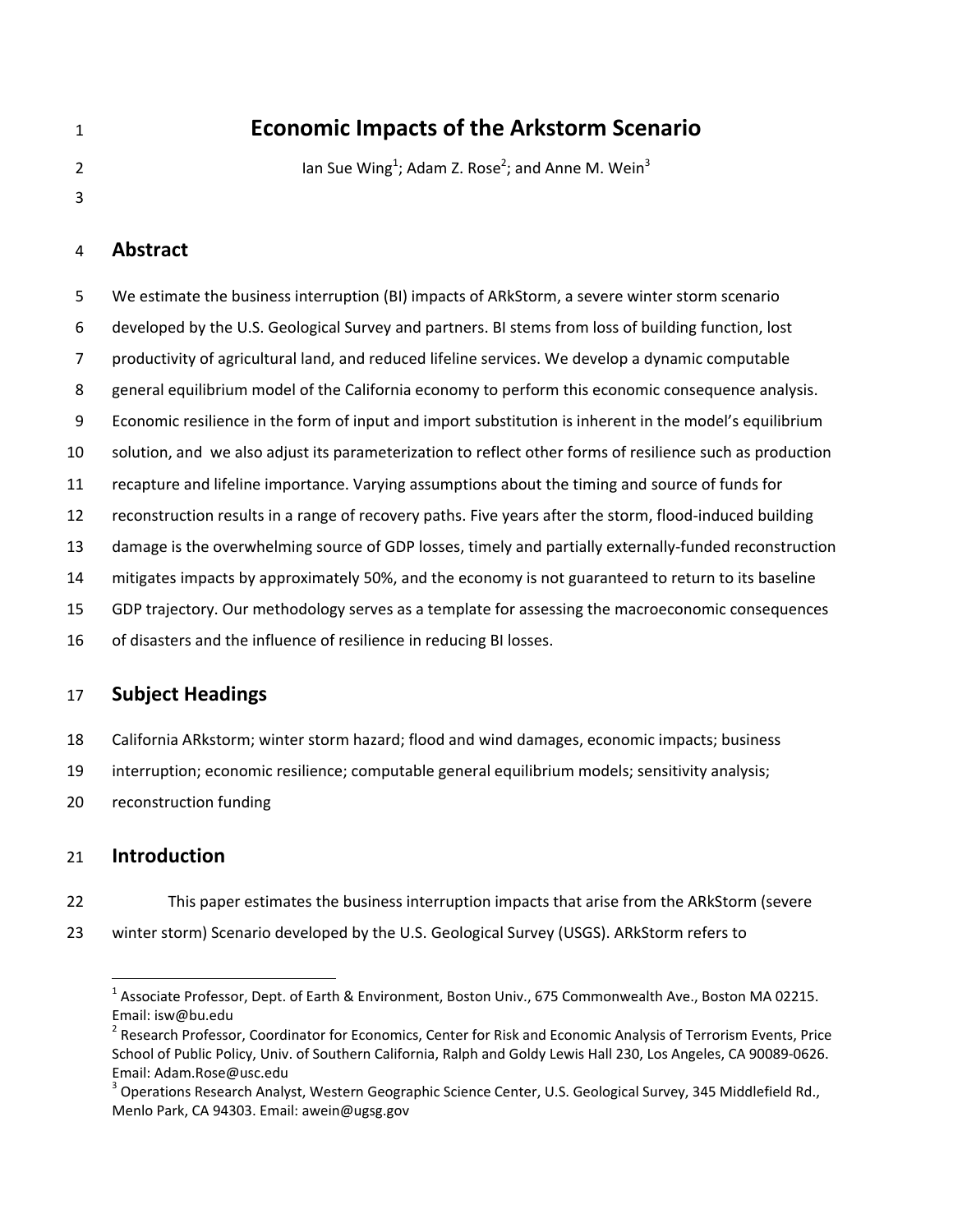24 "Atmospheric River", a meteorological phenomenon that brings large masses of moist air to California, 25 resulting in intense winter rainstorms/snowstorms lasting several weeks. It is considered a once in every 26 500 to 1,000 year event. Such a series of storms took place during the winter of 1861-62, though with 27 minimal economic damage due to the state's relatively small population, infrastructure and economic 28 activity at the time. A lengthy series of major winter storms also took place during the winter of 2010- 29 11, though at less than catastrophic levels. ARkstorm hazards include flooding and wind damage in the 30 short term and landslide damage in the long term. The major impacted regions of California from 31 ARkStorm would likely include its principal urban areas—especially the Sacramento Delta, with its low-32 lying land and aging dam/levee protection system, and densely developed and flood-exposed Orange, 33 Los Angeles, and Santa Clara counties—as well as California's Central Valley, the major agricultural 34 region west of the Rockies (Porter et al. 2011).

35 Economic impacts stem from simultaneous damage to buildings, agricultural lands, and several 36 types of infrastructure. Our business interruption (BI) estimates include not only direct impacts that 37 manifest themselves at the precise location and time that damage occurs, but also indirect impacts 38 stemming from consequent disruptions of the interdependent activities of businesses and households 39 throughout the economy. The direct BI estimates are based on calculations of loss of building function, 40 loss of productivity on agricultural land, and reduction of lifeline services from damaged infrastructure. 41 They are translated into decreases in the capital stock or direct declines in the productivity of firms' 42 output, as appropriate, across 29 sectors of the economy.

43 Our indirect BI loss estimates are derived from a dynamic computable general equilibrium (CGE) 44 model of the California economy. CGE models are state-of-the-art economic tools that calculate the 45 commodity and factor prices and activity levels of firms and households that equalize supply and 46 demand across all markets in the economy (Shoven and Whalley 1992). They are based on the 47 behavioral responses of representative producers and consumers to market price signals within the 48 limits of the economy's aggregate endowment of productive factors (e.g., capital and labor), and 49 capture both the technical interdependence between economic actors in terms of production inputs 50 and sales of product, as well as market activity and interactions through prices and substitution 51 responses. The model we develop is dynamic, solving for the equilibrium of the economy on a 6-month 52 time-step.

### 53 **Hazard Loss Estimation**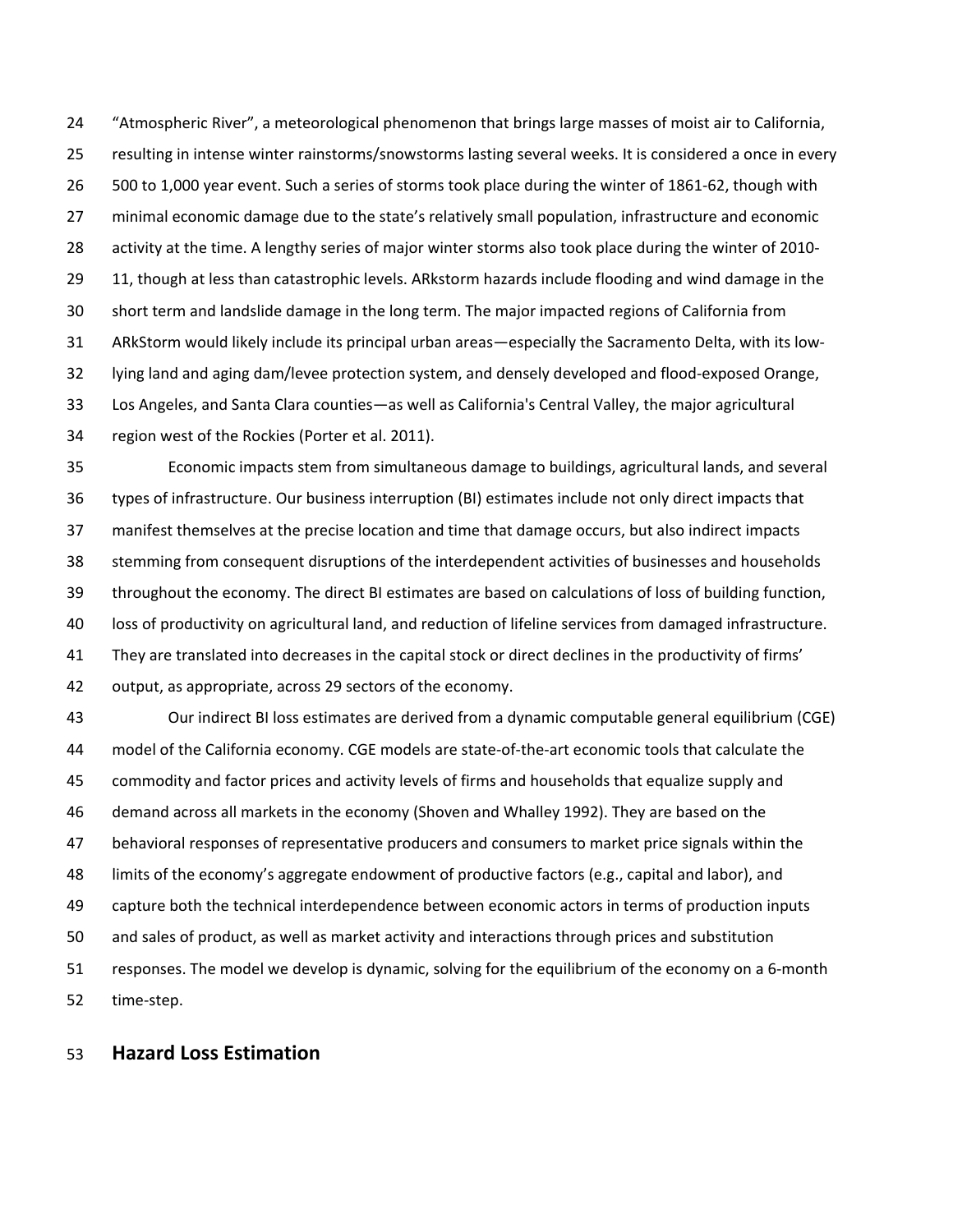#### 54 *Basic Considerations*

55 Business interruption (BI) losses, refer to the reduction in the flow of goods and services 56 produced by property (capital stock). This stock/flow distinction is fundamental in economics, with flow 57 measures such as gross domestic product (GDP) having long held a dominant position in evaluating the 58 performance of an economy and the well-being of its population. Direct and indirect versions of both 59 categories of losses are prevalent. Direct property damage refers to the effects of flooding, winds, and 60 landslides while collateral, or indirect, property damage is exemplified by toxic releases from HAZMAT 61 facilities damaged by the hazards. Such indirect property damages have been identified under 62 environmental and health issues in the ARkStorm USGS open-file report (Porter et al. 2010), but not 63 with enough specificity to evaluate their economic impacts. Direct BI refers to the immediate reduction 64 or cessation of economic production in a damaged production facility or in one cut off from a utility 65 lifeline. Indirect BI stems from the interdependencies of the economy in the form of "multiplier" effects 66 associated with the supply- or customer chain of the directly affected business or through the general 67 equilibrium effects of market interactions. The reader is referred to Rose (2004a) for an exposition of 68 these concepts and to European Union (2003), MMC (2005), National Research Council (2006) and Rose 69 et al. (2007) for examples of their application.

70

71 An important consideration is that nearly all direct property and ancillary (or indirect) property 72 damage takes place during the time span of the winter storm (with the exception of some deep-seated 73 landslides. BI, being a flow variable, however, manifests itself over a longer time period than storm 74 related damage. It begins when the damages from flooding, wind, and landslides occur and continues 75 until the built environment is repaired and reconstructed to some desired or feasible level (not 76 necessarily pre-disaster status) and a normal business environment is restored. As such, BI is 77 complicated because it is highly influenced by the choices of private and public decision makers about 78 the pattern of recovery, including repair and reconstruction. As in the ShakeOut (catastrophic Southern 79 California Earthquake) scenario (Jones et al. 2008; Rose et al. 2010), the aggregate magnitude of BI can 80 rival that of property damage. Also, embodied technological progress suggests that more rapid 81 investment during reconstruction which replaces old, less efficient capital with new, more efficient 82 capital can potentially generate a temporary increase in aggregate productivity that offsets some loses 83 in the long-run. However, the magnitude of this effect is challenging to estimate, because of its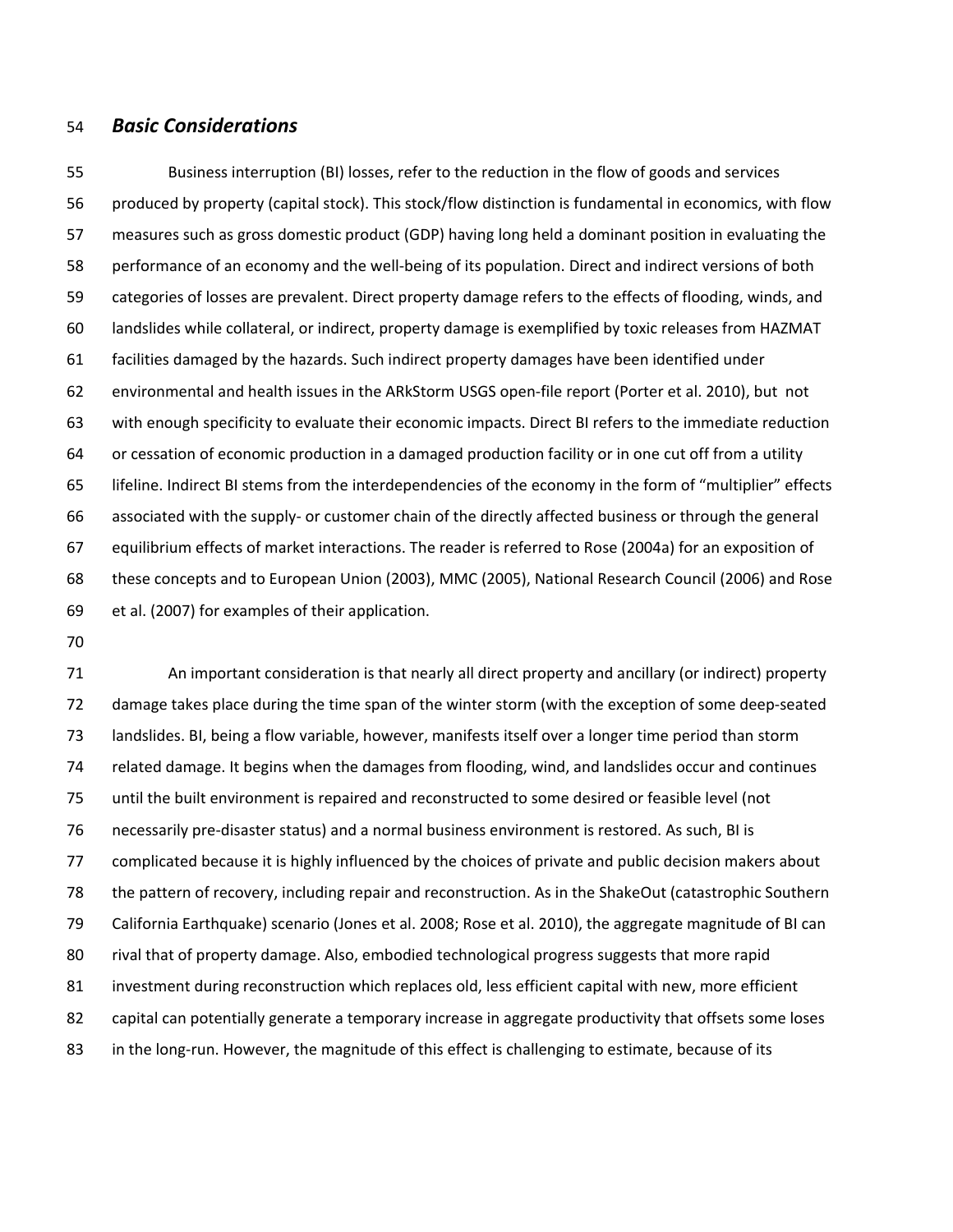84 substantial variation with the type of capital assets being replaced, and therefore with the identities of 85 the sectors suffering physical capital damage.

86 More recently, the loss estimation framework has been expanded in several ways, with the term 87 economic consequence analysis used to highlight this broader scope (Rose 2009). The main extension is 88 the incorporation of the loss reduction strategy of resilience, in both static and dynamic forms. We 89 define static economic resilience as the ability of an entity or system to maintain function (e.g., continue 90 producing) when shocked by the types of disruptions outlined above (see also Rose 2004b, 2009). It thus 91 reflects the fundamental economic problem of efficient resource allocation, which is exacerbated in the 92 context of disasters. This aspect is interpreted as static because the flexibility to engage in substitution 93 on the demand side can make an economy resilient without repair and reconstruction activities, which 94 affect not only the current level of economic activity but also its future time path. Another key feature 95 of static economic resilience is that it is primarily a demand-side phenomenon involving users of inputs 96 (customers) rather than producers (suppliers). This is in contrast to supply-side considerations, which 97 definitely require the repair or reconstruction of critical inputs. By contrast, dynamic resilience is the 98 speed at which an entity or system recovers from a severe shock to achieve a desired state. This also 99 subsumes the concept of mathematical or system stability, as it implies the tendency of the system to 100 "bounce back" to the equilibrium from which it was perturbed. This version of resilience is relatively 101 more complex, because it encompasses long-term investment, which is intimately related to decisions 102 about repair and reconstruction.

103 Throughout, we are careful to distinguish stock from flow effects and direct from indirect losses. 104 We factor in BI associated with interdependent infrastructure failures. We include some major sources 105 of resilience in the aftermath of disasters, including static resilience strategies of substitution responses 106 to price signals and the ability to recapture lost production through overtime or extra shifts.

### 107 *Conduits of Economic Shocks*

- 108 Our focus is on the following conduits of shocks to the economic system arising from damages
- 109 to the built environment:<sup>6</sup>

**.** 

110 I. Direct damages to

 $^6$  There does not need to be actual damage for economic losses to occur—see, e.g., Dixon et al. (2010). Evacuation prior to disaster can cause even greater BI losses than a small version of the event itself. Also, some buildings can be closed for business because of their proximity to damaged structures. Some infrastructure services may be shut down as a precautionary measure as well.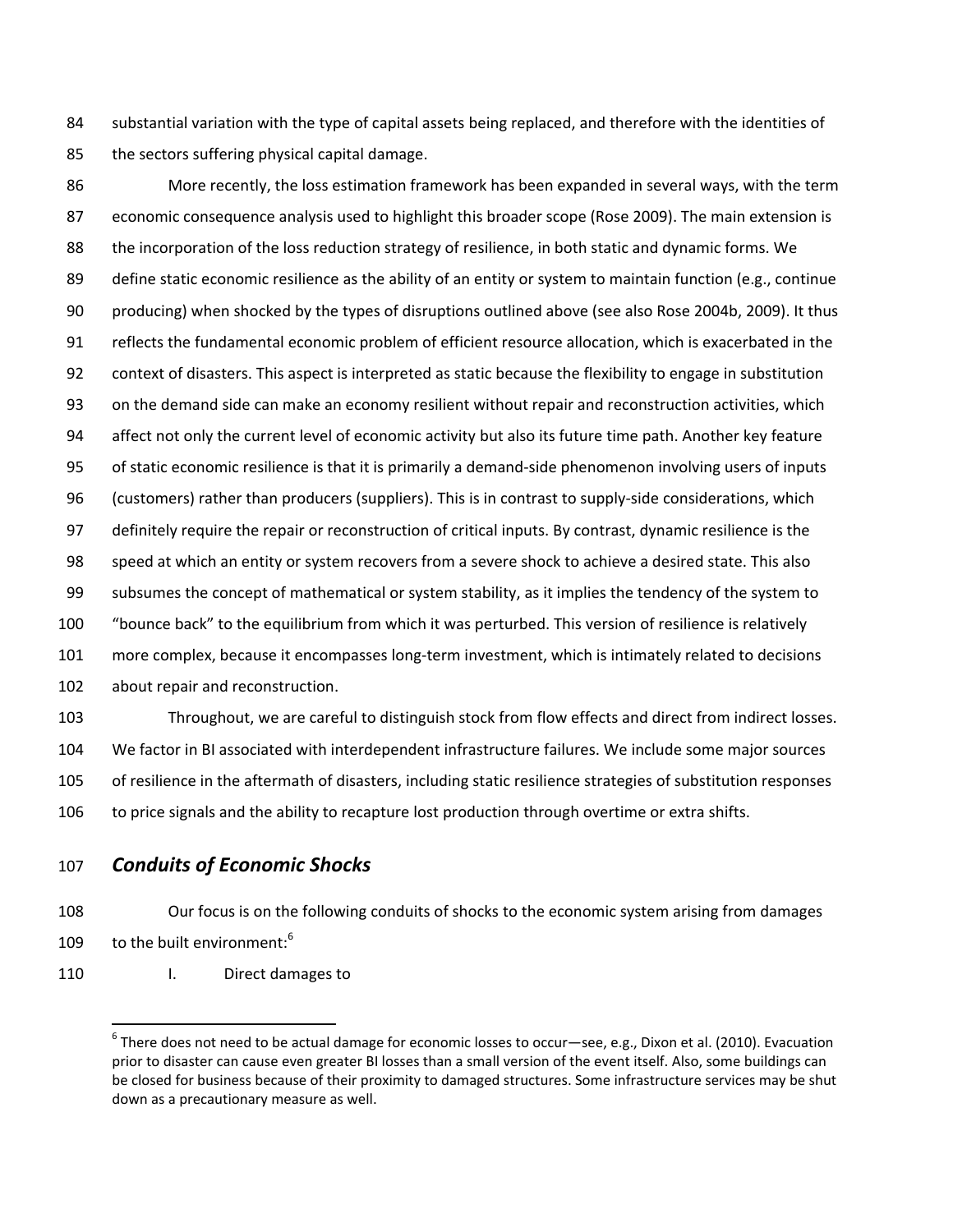| 111 |      | a. | buildings and content from flood                                                                          |
|-----|------|----|-----------------------------------------------------------------------------------------------------------|
| 112 |      | b. | building damage from wind                                                                                 |
| 113 | Ш.   |    | crops, fruit and nut trees, and agricultural lands from flood                                             |
| 114 | III. |    | Direct lifeline service outages for:                                                                      |
| 115 |      | а. | Electric power systems                                                                                    |
| 116 |      | b. | Water systems                                                                                             |
| 117 |      | c. | Wastewater treatment systems                                                                              |
| 118 |      | d. | Telecommunication systems                                                                                 |
| 119 |      |    |                                                                                                           |
| 120 |      |    | Our results are presented in terms of several economic impact indicators. We first present them           |
| 121 |      |    | in terms of property damage (loss of asset values). We also calculate the results in terms of state gross |
| 122 |      |    | domestic product (GDP). The term "gross" here refers to the fact that depreciation (i.e., wear-and-tear   |

123 or obsolescence of fixed capital assets) is included, although intermediate goods are not.

## 124 **The Dynamic Computable General Equilibrium Model**

125 A CGE model is a stylized computational representation of the circular flow of the economy. It 126 solves for the set of commodity and factor prices and the set of activity levels of firms' outputs and 127 households' incomes that equalize supply and demand across all markets in the economy (Sue Wing 128 2009, 2011). The model developed for this study divides California's economy into 58 counties, each of 129 which is modeled as an open economy with 29 industry sectors and households in nine different income 130 categories. The industry aggregation is chosen to approximate the occupancy classes in HAZUS, the 131 expert system used to calculate the building repair costs caused by ARkStorm's floods and wind. Each 132 sector is modeled as a representative firm characterized by a constant elasticity of substitution (CES) 133 technology, which produces a single good or service. The households in each income class are modeled 134 as a single representative agent with CES preferences and a constant marginal propensity to save and 135 invest out of income. The government is represented in a simplified fashion. Its role in the circular flow 136 of the economy is passive: collecting taxes from industries and passing some of the resulting revenue to 137 the households as a lump-sum transfer, in addition to purchasing commodities to create a composite 138 government good, which is also consumed by the households. Two factors of production are 139 represented within the model: labor—whose endowments respond to changes in the wage rate, and 140 capital,—which, over the time-step on which equilibrium is computed, is assumed to be sector-specific 141 and immobile among industries and counties. Productive factors are owned by the representative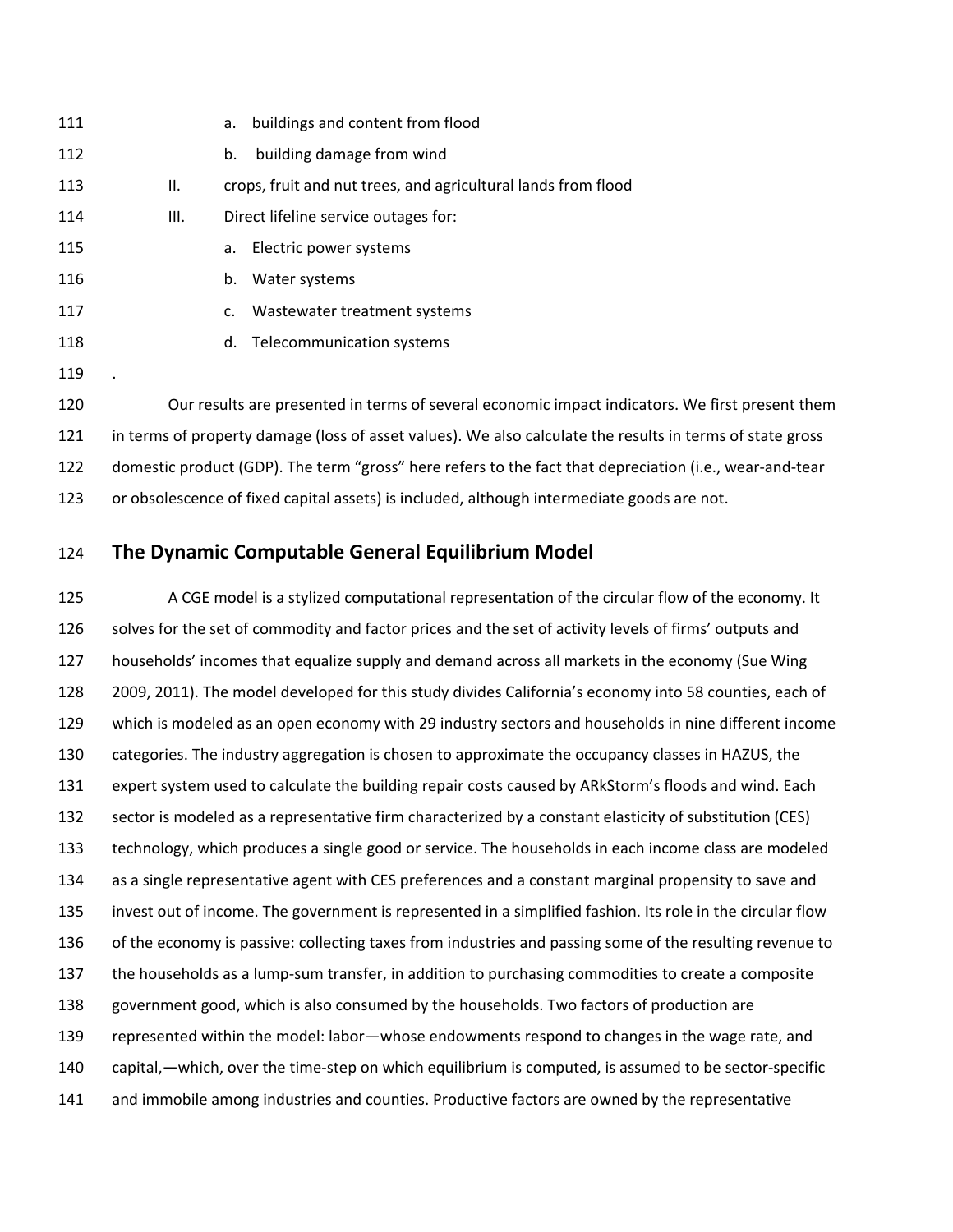142 agents, who "rent" them out to the firms in exchange for factor income.<sup>9</sup> Each county engages in trade 143 with the rest of California, the rest of the U.S. and the rest of the world according to the Armington 144 (1969) specification in which imports from other counties, and states and the rest of the world, are 145 imperfect substitutes for goods produced locally.

146 The static component of the model computes the prices and quantities of goods and factors that 147 bring supply and demand into line across all markets in the economy, subject to constraints on the 148 external balance of payments. This equilibrium sub-model is embedded within a dynamic process, 149 which, on a 6-month time-step, specifies exogenous improvements in firms' productivity, increases 150 households' supply of labor according to the exogenous growth of the population, and updates 151 household's capital endowments based on investment-driven accumulation of the stocks of capital. The 152 impacts of a severe storm are modeled as exogenous negative shocks to sectors' capital stocks, 153 generating concomitant reductions in the county-through-household endowments of sector-specific 154 capital input.

155 The model is formulated as a mixed complementarity problem using the MPSGE subsystem for 156 the General Algebraic Modeling System (GAMS) software (Rutherford 1999; Brooke et al. 1998) and is 157 solved using the PATH solver (Ferris et al. 2000). The model's algebraic structure is numerically 158 calibrated using county-level IMPLAN social accounting matrices for the state of California for the year 159 2007 (Minnesota IMPLAN Group 2007). The key parameters of the model are summarized in an 160 Appendix (available upon request), which also provides the sectoring scheme. 161 We model the consequences of storm's damage impacts as an array of initial declines in sectoral

162 capital stocks, which induce intra- and inter-sectoral substitution adjustments by producers and 163 consumers, in addition to changes in the prices of commodities and factors. The result is a new 164 equilibrium with reduced aggregate expenditure and investment, which generates contemporaneous 165 losses of consumer welfare (relative to the model's baseline solution), as well as slower growth of 166 investment and stocks of capital. The latter ends up adversely affect the path of the economy's 167 endowment of capital input and its productive capacity in subsequent periods. This dynamic impact is a 168 crucial source of hysteresis in the losses caused by physical storm damage, which only occurs in the first 169 period of the simulation. Symmetrically, the principal channel through which repair and reconstruction

1

 $9$  In the model capital is treated as sectorally and geographically immobile over the course of the 6-month period over which it solves for equilibrium. By contrast, to reflect the prevalence of commuting, labor is assumed to be sectorally and geographically mobile, employable by firms within as well as outside a particular agent's county of residence.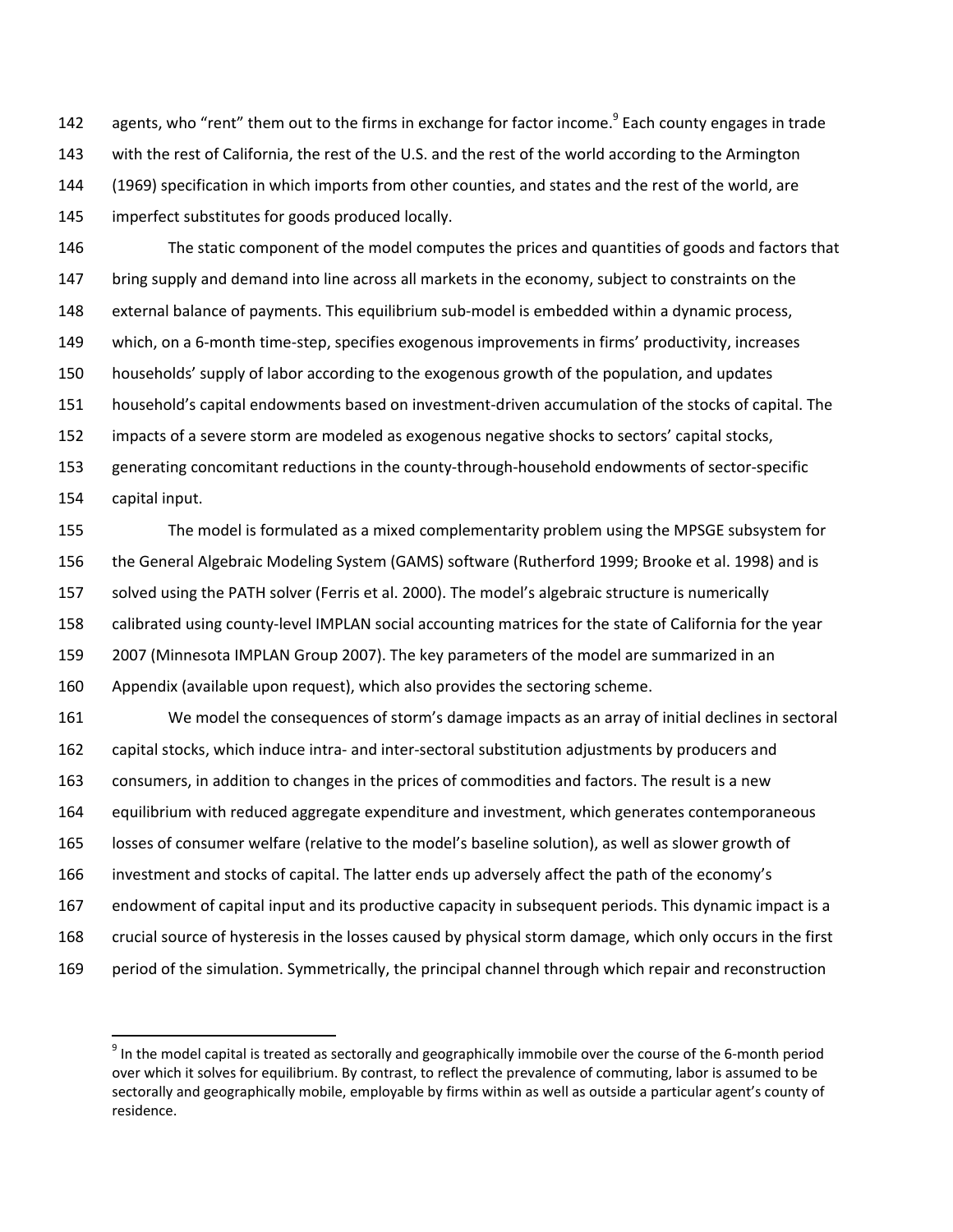170 investments dampen the persistence of losses is the output- and income-enhancing effect of restoring 171 firms' productive capacity.

# 172 **Methodological Details for Individual Loss Categories**

173 In addition to the IMPLAN social accounting matrix, other data are critical for evaluating 174 economic impacts and resilience associated with disasters. These include inventory data on both the 175 built environment (commercial and industrial property, residences, and infrastructure) and the natural 176 environment. Also needed is a set of damage functions that translate changes in the physical 177 environment into property damage and loss of function. One such source is FEMA's Hazards United 178 States-Multi-Hazard (HAZUS-MH) System (Federal Emergency Management Agency [FEMA] 2008). This 179 is a large expert system that integrates detailed data on the built environment at the small-area level, a 180 set of damage functions, and GIS capability to estimate direct dollar values of building repair costs and 181 forgone sales revenue<sup>10</sup>.

182 Estimation of the main conduits of business interruption are described in Porter et al. (2010) and 183 applied as follows:

184 I. Flood damaged buildings. The flooded building damage estimates were calculated using 185 HAZUS equations. .However, there is a substantial overlap between the forgone gross 186 sales revenue estimates and the declines in production that would be determined by 187 the CGE model in response to reductions in the capital stock and the supply of capital 188 input. Consequently, we concluded that imposing additional, exogenously-determined 189 output reductions (e.g., FEMA 2009, Chapter 7) onto the system of markets being 190 simulated would result in widespread double counting—and thus overestimation—of 191 losses. For this reason we captured the effects of flooding on the sectors in the 192 economic simulation purely through damage to the capital stock, expressed as 193 percentages of the benchmark value of building assets by HAZUS occupancy class and 194 county. Within the CGE model, the initial-period sectoral capital stocks and endowments 195 of capital input were decremented by the same proportions as the shocks thus 196 calculated.

 $\overline{a}$ 

 $^{10}$  For details, see the HAZUS flood technical manual (FEMA, n.d.: Chapter 14). These figures include output losses for non-residential occupancy classes and nursing homes, imputed output losses for rental and owner-occupied structures in residential occupancy classes, and the opportunity cost of additional flooded building downtime (due to dry out and clean up, inspection, permitting and ordinance approval, contractor availability and HAZMAT delay).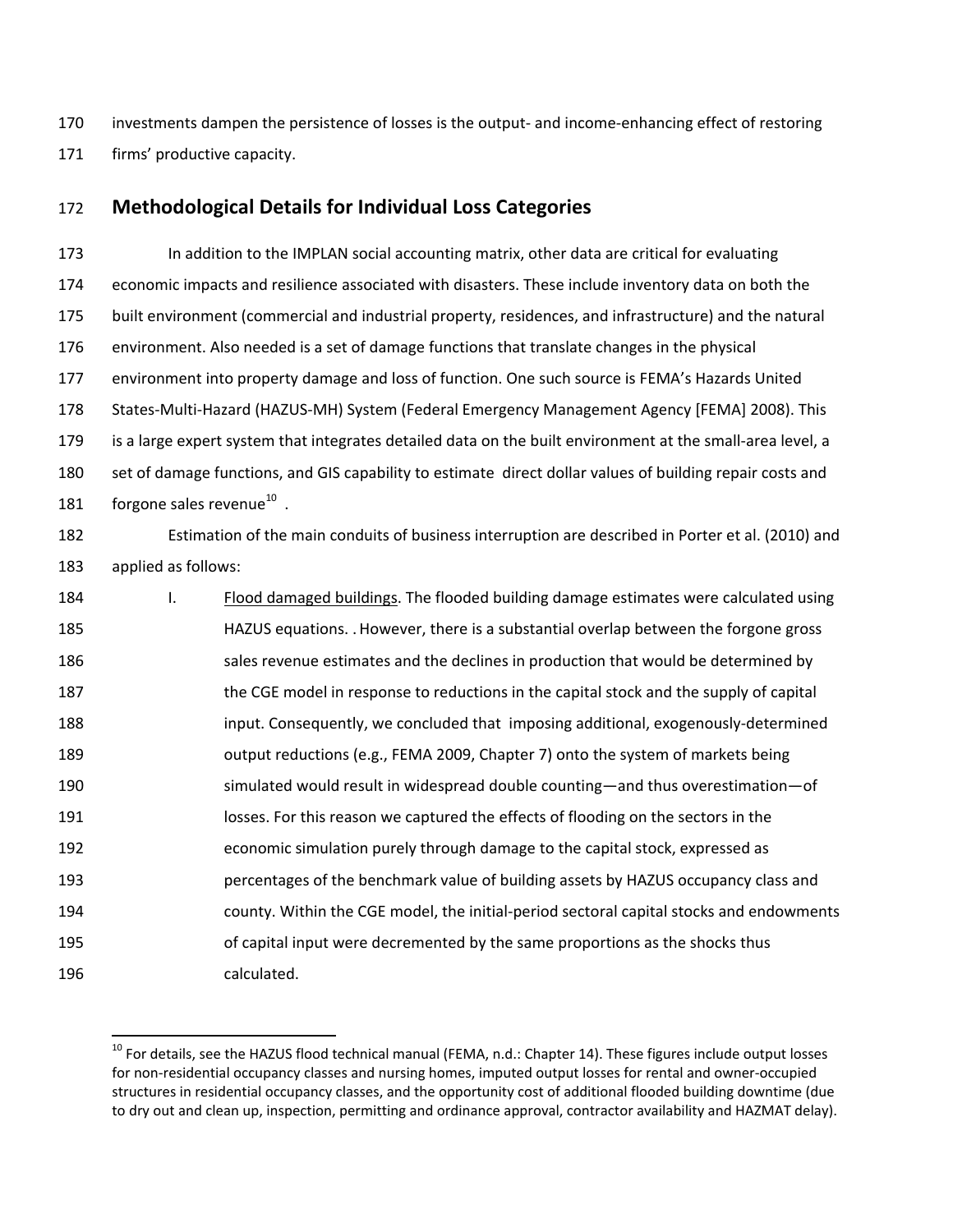- 197 II. Wind damaged buildings. Building wind damages are also calculated using HAZUS 198 equations. We applied the same procedure using proportional capital stocks developed 199 **for flooding.**
- 200 III. Damages to agricultural commodities. An adaptation of the methodology developed for 201 the Delta Risk Management Strategy (United Research Services and Jack R. Benjamin & 202 Associates 2008) was used to estimate agricultural damages. Field repair costs were 203 calculated for annual and perennial crops and livestock. In addition, forgone income was 204 calculated for flooded annual crops; perennial crops flooded for two weeks or more 205 incurred crop replacement costs and forgone income for up to five years; and the 206 replacement value of livestock (dairies, feedlots, poultry) at risk was estimated in areas 207 flooded to a depth of at least six feet. As these calculations assumed no damage to 208 agricultural capital stocks, we were satisfied that imposing the output losses directly in 209 the CGE model would not result in double counting of damages. Accordingly, the dollar 210 values of forgone output were expressed as percentages of the total value of the crops 211 in each county, and the resulting trajectories of fractional reductions in output were 212 imposed within the CGE model as adverse neutral shocks to the productivity of 213 agricultural sectors. By neutral we mean that the shock equiproportionally reduces the 214 productivity of all inputs to agriculture, so that the sectoral output is reduced by that 215 **Same percentage.**
- 216 IV. **One feature of the computations for most of the infrastructure categories considered**  217 **in our analysis is the timing of disruptions. The percentage of customers affected by**  218 **lifeline outages is not constant but decreases over time as services are restored. Like**  219 **buildings, wind and flood damages to infrastructure were assessed, the dominant**  220 **cause of damage identified for the different types of infrastructure in each county,**  221 **and service reduction and restoration curves developed based on panel discussions**  222 **and expert opinion.** Electric power. Tthe pattern of electric power restoration 223 (percentage of electricity services recovered in individual restoration periods) differed 224 by county and ranged from .2% to 69% of customers initially out of service, with most 225 counties experiencing complete restoration of service within one month except for a 226 handful of outliers that required six months to fully restore power to its customer base. 227 The power outages were localized to counties because generation capacity sited "high 228 and dry" was not considered to be a limiting factor. Each county restoration curve was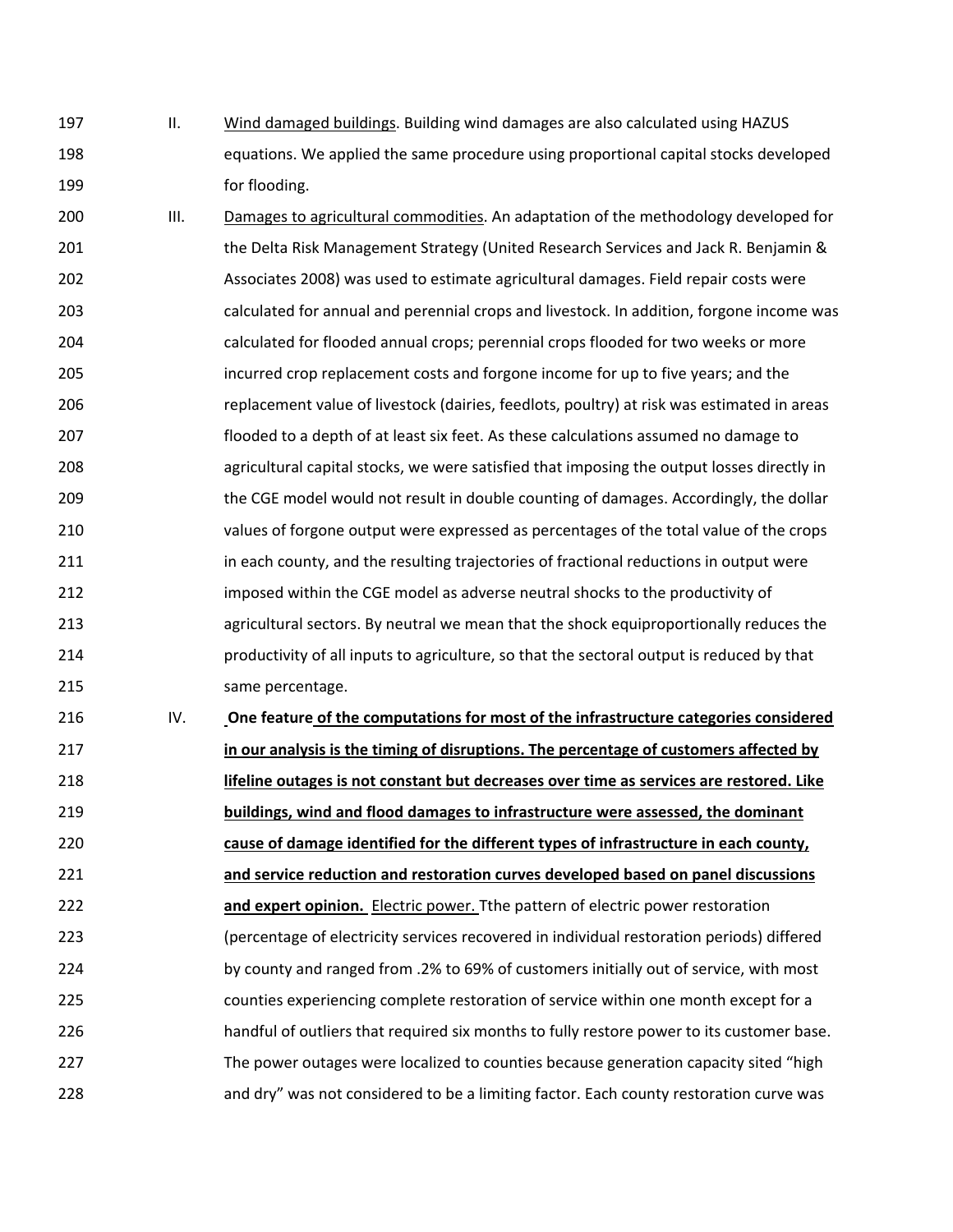- 229 transformed into semi-annual power shortages for each occupancy class by: (i) 230 integrating under the inverse of each county restoration curve to estimate the 231 percentage of county customers not served during each quarter, (ii) weighting this 232 percentage by the proportion of occupancy class square footage in the county, and (iii) 233 summing up weighted county power shortages for each occupancy class. 234 V. Water. BI losses stemming from disruption of the water system were estimated in a 235 manner similar to the power system, except that flooding was the only cause of 236 damage. Consequently, forty-two counties were not affected by water supply 237 disruptions. Based on the proportion of water treatment plants inundated, the 238 remaining counties have disrupted water services to 10-60% of their customers, with 239 complete restoration of service within three months. 240 VI. Waste water. The estimation of BI losses stemming from wastewater disruption follows 241 the procedure used for the water system. Forty-one counties were not affected by 242 waste water treatment disruptions. The remaining counties presented disrupted waste 243 water services to 17-100% of its customers with service completely restored within one 244 month.
- 245 VII. Telecommunications. The estimation of BI losses stemming from disruption of the 246 telecommunications system from flood and wind damage follows our procedures for the 247 power system. All counties experience reduced telecommunication services affecting 2- 248 25% of customers for up to 7 days.

249 As with other categories of damage, lifeline losses (IV-VII) are first expressed in percentage terms before 250 being imposed within the CGE model as adverse neutral productivity shocks on the Armington supplies 251 of utility services in each county.

### 252 **Resilience**

253 This study incorporates static resilience options, and we perform sensitivity analysis on the dynamic 254 aspect of recovery. Only a limited number of static resilience options were incorporated, albeit those 255 that have been found to have the greatest potential for reducing BI losses (see, e.g., Rose et al. 2007). 256 The primary source of static resilience is "production rescheduling", the ability of firms to work overtime 257 or extra shifts after they have repaired or replaced the necessary plant and equipment and their 258 employees and critical inputs become available once more..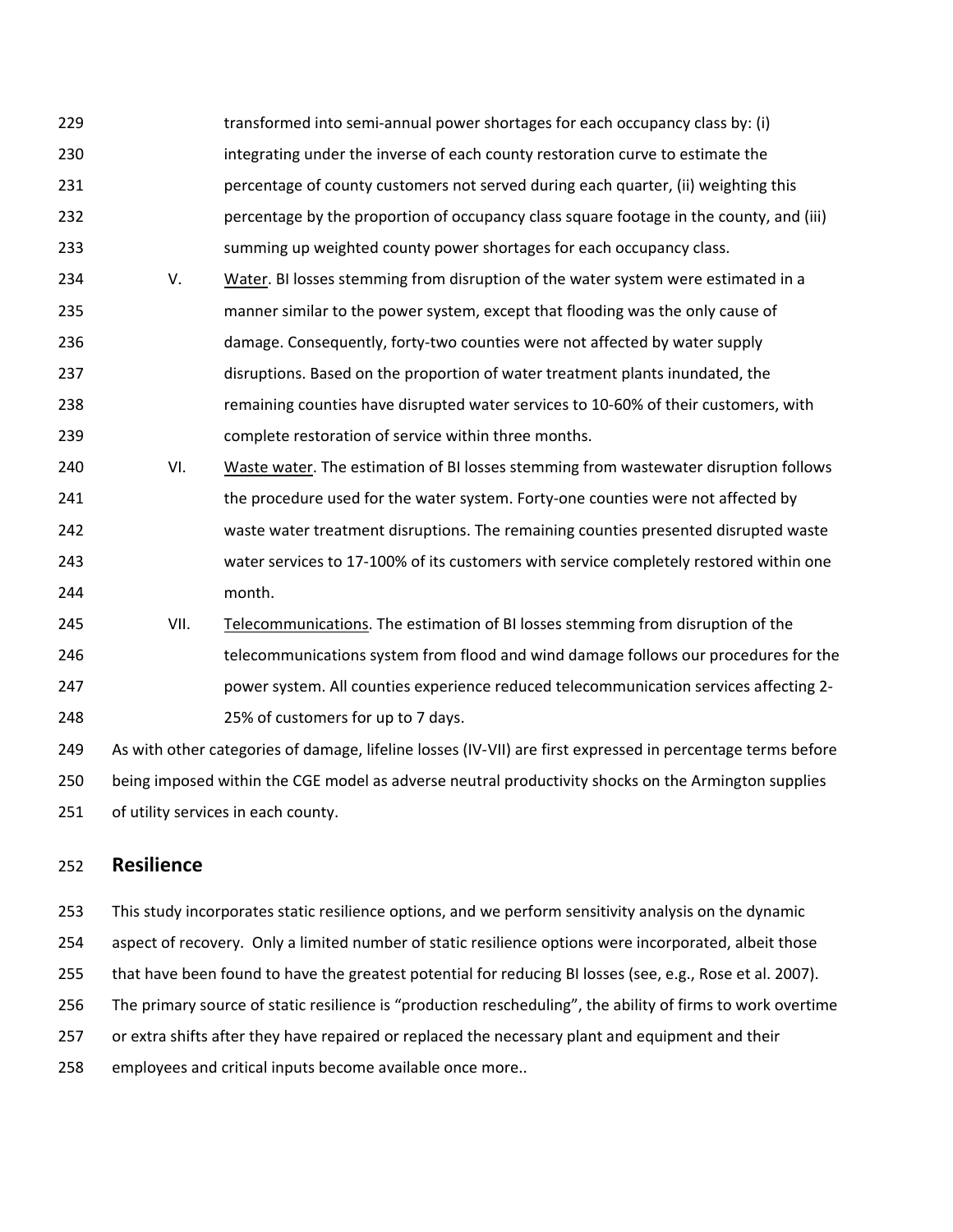259 Production rescheduling is incorporated in HAZUS' DELM module through the inclusion of 260 production "recapture factors" (RFs), scaling parameters that represent the percentage of direct gross 261 output losses that can be recovered at a later date. The original HAZUS RFs range from 0.30 to 0.99. 262 Manufacturing enterprises that produce non-perishable commodities are at the high end, while sectors 263 producing perishables (e.g., agricultural) or non-essential services (e.g., entertainment) are at the lower 264 end of the scale. These RFs are subject to the caveat that they are applicable only for three months with 265 no effect thereafter. This is meant to reflect the fact that customers will grow increasingly impatient as 266 their orders go unfilled. Accordingly, we adjusted the HAZUS RFs downward by a linear decay rate of 267 25% for every three-month period during the first year, so that recapture becomes zero by the second 268 year. In our view, this reflects a more realistic situation in which customers become increasingly 269 impatient over time, canceling larger numbers of orders as delays mount (Rose 2009; Rose et al. 2011).

270 Our use of the percentage of capital stock destroyed as our measure of reduced productive 271 capacity collapses the entire shock to the economy into the first period of our simulation, which 272 prevents recapture from offsetting losses that persist beyond the initial period, biasing downward our 273 estimates of the impact of resilience. Our remedy is to reinterpret HAZUS' time-varying RFs as applying 274 not to sectors' output but to their productive capacity, which we define as the flow of services from 275 those capital assets which survive the initial destructive event. The key effect of production rescheduling 276 is therefore to temporarily increase the productivity of these capital services, with the result that 277 counties' capital input measured in efficiency units no longer decline in lock-step with the storm-related 278 losses in their underlying capital stocks.

279 A second type of resilience is infrastructure "importance." The term stems from ATC-25 (1991), 280 which convened a panel of experts to advance hazard loss estimation. One of the contributions was to 281 identify the percentage of a sector's business operations that does not depend on a specific category of 282 infrastructure. Thus, even if there is a lifeline outage, a portion of the sector can keep operating. We did 283 not include Importance in our analysis, however, because of the dominant impact of flood building 284 damage, which renders separability of production activities moot during correlated water and 285 wastewater service disruptions.

286 The market system itself is a major source of resilience. Price increases signal that resources 287 have become scarcer, and thereby have a higher value, and that we should reallocate inputs 288 accordingly. Accordingly, it bears noting that not all price increases represent gouging, and our CGE 289 simulations indicate what increases are warranted on the basis of economic efficiency. The CGE model 290 also incorporates substitution possibilities as part of the production function of individual businesses.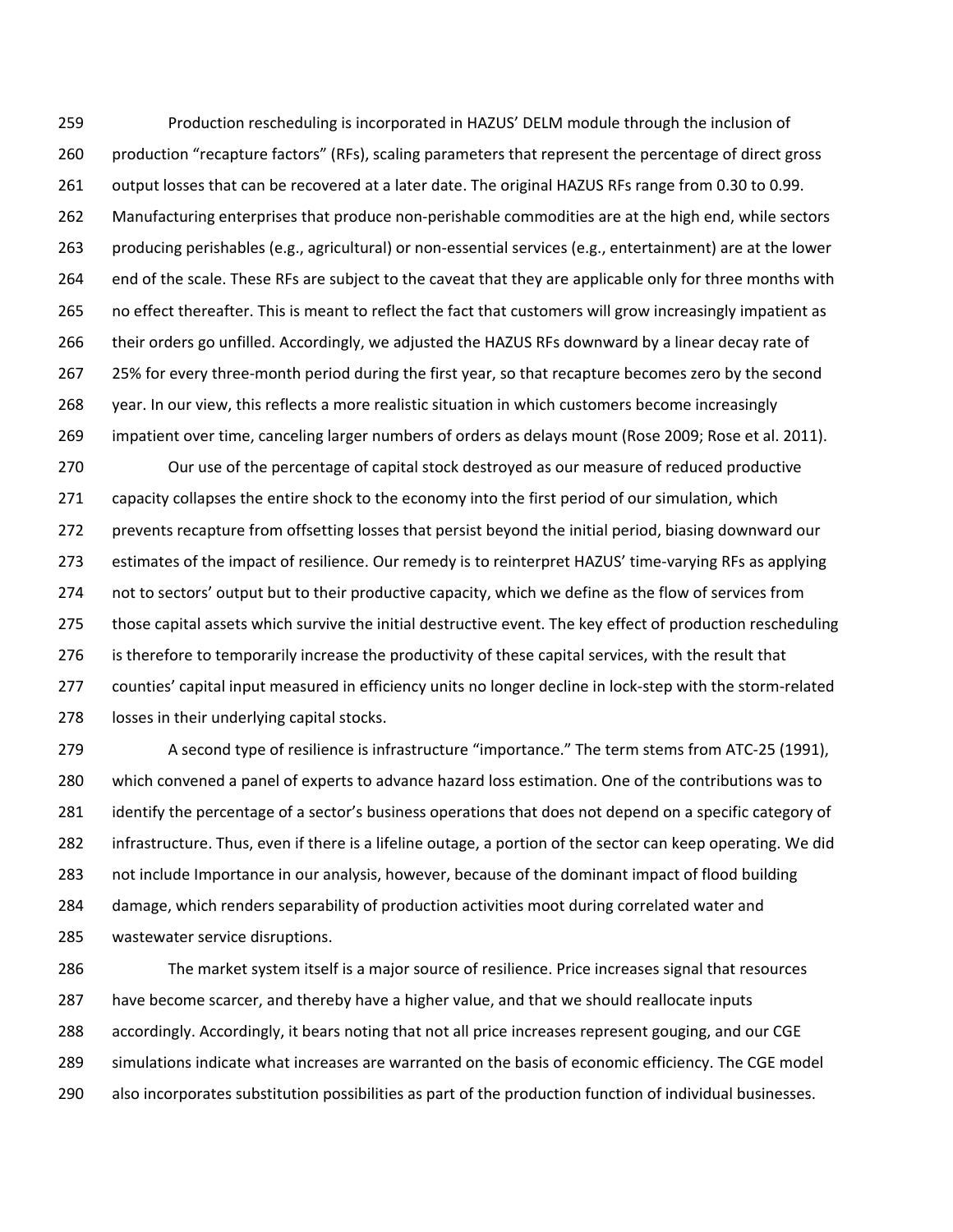291 Finally, it bears emphasizing that in the absence of detailed information we have often employ 292 scalar or linear relationships to characterize resilience. Notwithstanding this, we acknowledge that there 293 is likely to be a threshold at which even resilience is eroded, beyond which the economic system will be 294 overwhelmed and rendered much less able to return to its pre-disaster equilibrium. This has been the 295 case for Hurricane Katrina, and is likely to be the case for some areas hit by ARkStorm.

#### 296 **Benchmark Macroeconomic Impacts**

297 In this section, we summarize the macroeconomic impacts of the ARkStorm Scenario as 298 estimated in the CGE model results. First, we present GDP losses for both the pure damage effects and 299 for the case where we factor in reconstruction spending. Results for the "no reconstruction, no 300 recapture" case are used in this summary because they represent the gross damage from the storm. 301 Below, we simulate additional "with recapture" and "with reconstruction" cases, which incorporate 302 production rescheduling as an additional margin of adjustment and include the offsetting stimulus of 303 financing of repair investments from outside of the affected region. We then present the results of 304 sensitivity analyses related to direct loss estimates, reconstruction timing, and the extent to which 305 reconstruction spending offsets ordinary investment. BI losses are presented in two ways. The first are 306 calculated relative to California's projected business as usual (BAU) trajectory of GDP, which in the 307 absence of any catastrophic storm or other major shock increases at an annual average rate of 1.7%, or 308 8.7% over the 5-year simulation horizon. The second set of BI loss estimates is calculated relative to the 309 pre-storm GDP of \$945 billion for the initial 6-month period of the simulation (this reflects California's 310 2007 annual GDP of \$1.89 trillion). There is no consensus on which of the two approaches best reflects 311 losses, so we have opted to present both, which can be thought of as long- and short-run estimates, 312 respectively.

313 Figs. 1 and 2 illustrate the temporal patterns of ARkStorm's impacts, in terms of the 314 contributions of individual components of damage to the path of California's GDP in the aftermath of 315 the storm, as well as the business interruption losses incurred during the recovery to the pre-storm level 316 of income (the "loss triangle"). The impacts of wind damage to buildings and damage to crops and utility 317 lifelines are all generally small and are broadly similar in terms of the magnitude of their long-run effects 318 on GDP. By contrast, building flood damage has a large and persistent impact, representing a one-time 319 downward shift in the growth path of the economy. This trajectory is closely tracked by our base case 320 simulation, in which damages in all four of these categories are imposed simultaneously. Interestingly, 321 the path of GDP implied by the sum of the individual damage components falls short of our base case.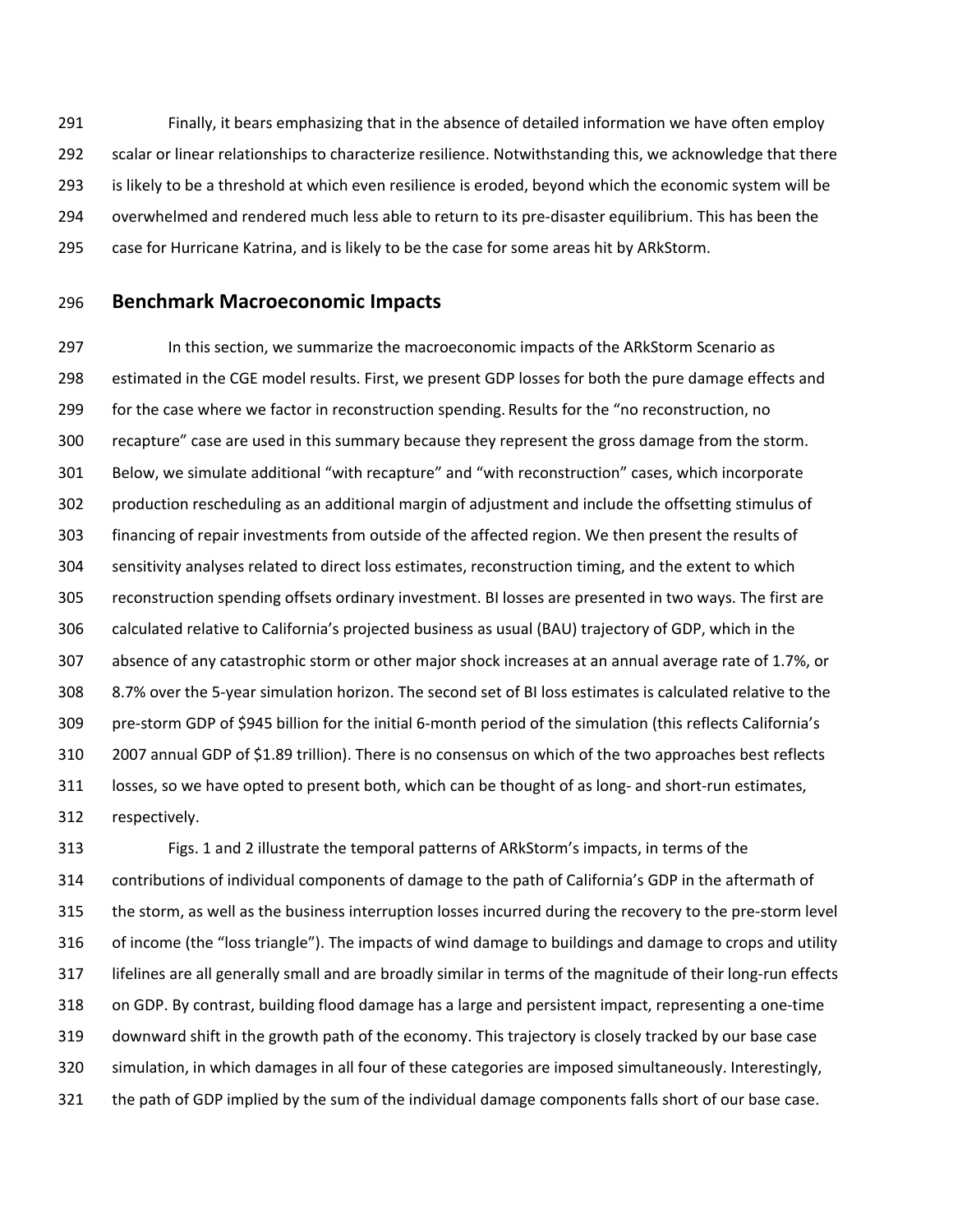322 The implication is that ex-post summation of the various categories of damages overstates the true 323 simultaneous impact, principally because producers and consumers are able to adjust to temporary 324 lifeline outages and reduced supplies of agricultural goods by engaging in substitution within and across 325 counties, in response to the storm's differential impacts on the relative prices of input commodities and 326 factors. In the present setting, the difference in the resulting estimate is substantial, ranging from 6% in 327 the initial period to 33% at the end of the 5-year simulation horizon. Nevertheless, in every case 328 ARkStorm's long-run impact is to move the economy to a lower growth path that parallels the slight 329 exponential GDP increase in the BAU trajectory.<sup>17</sup> The key implication of the CGE model's supply-driven 330 framework is that without reconstruction of destroyed capital or some other exogenous infusion of 331 resources there is no mechanism by which the economy can recoup BI-related forgone output and 332 investment on its own. The result that business-as-usual levels of output and income are never re-333 attained within our evaluation time-frame.

334 Fig. 2 provides a clearer picture of the differences among the lifeline, building wind damage and 335 agricultural impacts. Here, near-term losses are the value of forgone output over the period of recovery 336 to the pre-event level of GDP, given by the area of the triangle bounded by the axes and the trajectories 337 in the figure. Losses from agriculture damage vastly exceed those from the first two damage 338 components, because of the small magnitude of wind damage and the fact that lifeline losses attenuate 339 quickly. The corollary is that the hysteresis introduced by the very large loss of capital—and productive 340 capacity—due to flooding is the principal driver of overall losses, whether estimated as the short-run 341 loss triangle in Fig. 2 or as the area between BAU and post-event trajectories of GDP in Fig. 1. One final 342 noteworthy feature of Fig. 2 is the difference between the simultaneous and sum-of-damage loss 343 measures indicated by the solid and dashed heavy lines. After the first 6 months, losses in the latter 344 measure increase slightly before declining, reflecting the additional drag on the economy's output from 345 persistent lifeline and agriculture damages. The simultaneous damages measure highlights the fact that 346 in cases such as this where the persistent effects are small, they can be counteracted by variable input 347 substitution.

348 The main results of our analysis are summarized in Table 1. . The first numerical column lists 349 property damage estimates developed by other research team members (see Porter et al. 2011). The 350 total is \$353.6 billion (2007 dollars). The second column tabulates the loss estimates which form the

1

<sup>&</sup>lt;sup>17</sup> In a recursive-dynamic model with constant marginal propensity to save of the kind used here, a one-time loss of a portion of the capital stock shifts the economy onto a lower trajectory of output and capital accumulation. Holding constant other economic forces, output growth will resume at the rate that prevailed prior to the shock, but with smaller values of all economic quantities.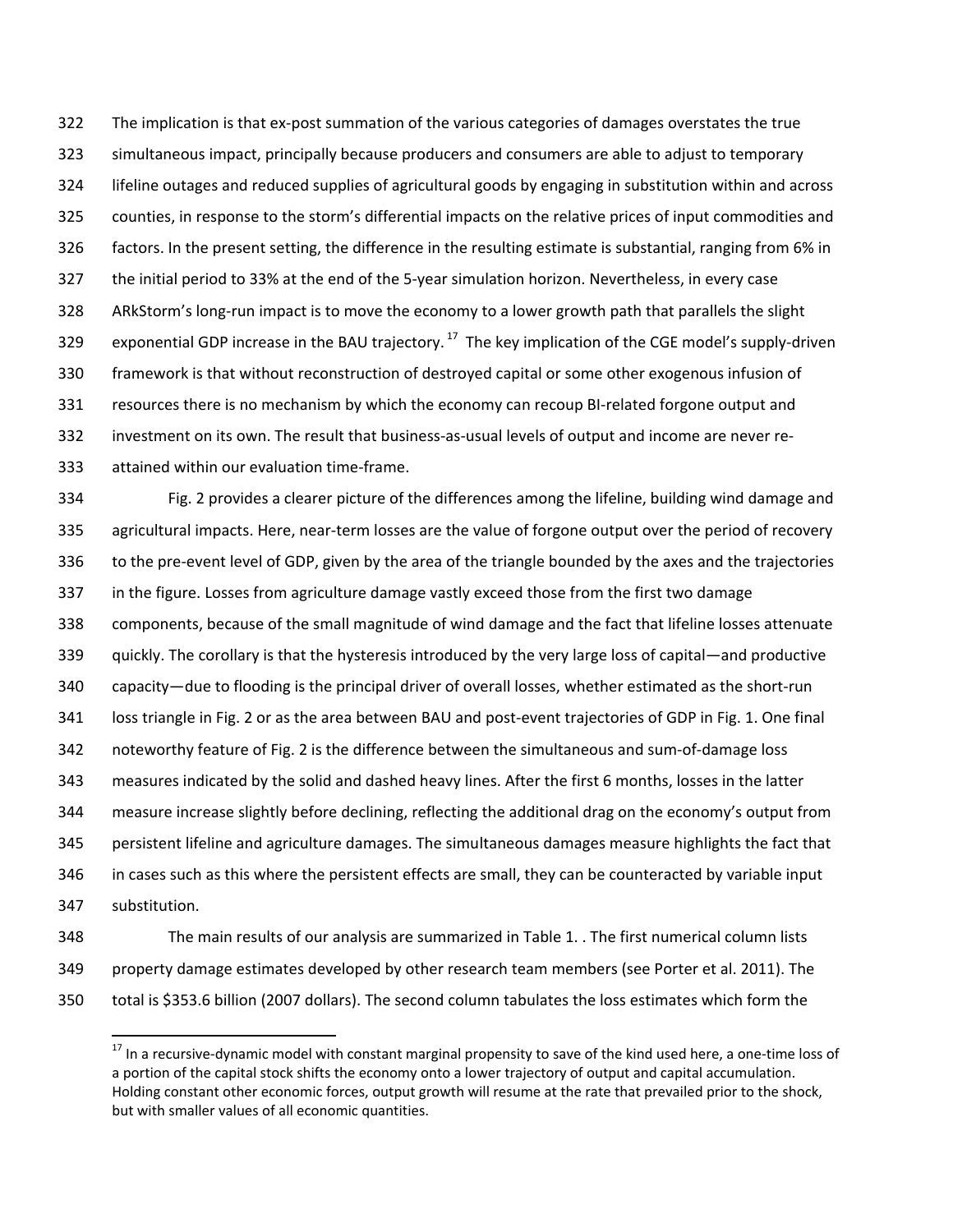351 inputs to the CGE model, computed by normalizing the quantities in column 1 by their respective totals 352 and multiplying the result by the corresponding economic quantities in the CGE model. The difference 353 from column 1 highlights the fact that HAZUS' "bottom-up" calculations based on estimates of the book 354 value of asset stocks produce results are largely incommensurate with the "top-down" macroeconomic 355 input-output accounts used to calibrate CGE models. While this divide is precisely what our data 356 translation procedures in Section IV attempts to bridge, we in no way expect the methodology 357 developed here to be the last word on this issue. Rather, our results are an invitation to economists and 358 engineers to jointly advance the methodological underpinnings of economic loss calculations.

359 Total BI losses relative to the BAU trajectory of the California economy are presented in column 360 3. When computed on a sum-of-damage-components basis, losses amount to \$386.6 billion, similar in 361 magnitude to the losses tabulated in column 2 and some 9% larger than total property damage in 362 column 1. By far the largest component (nearly 65% of the total) is attributable to flooding. Losses from 363 Wind, Agriculture (damage to crops and arable land), and lifeline disruption are roughly equivalent.. 364 Some BI losses, such as those associated with Levee Repair and Relocation were not computed, but are 365 not likely to exceed their property damage counterparts, and thus do not represent any major omission 366 in the estimates. Total BI losses relative to the Pre-Storm GDP are presented in column 4. They amount 367 to \$115.7 billion, 35% of the size of the estimates in column 1. Here, flood losses are an even higher 368 percentage of the total (90%). To put these results in perspective, the estimates in columns 1-4 would 369 render ARkStorm the largest disaster ever to hit the US. Property damages in column 1 are more than 370 three times those of Hurricane Katrina, as are the BI losses, which are more than three times those of 371 the September 11, 2001 World Trade Center attacks (Rose et al. 2009; Rose and Blomberg 2010). The 372 property losses from ARkStorm exceed the property damage estimates of the ShakeOut scenario 373 (approximately \$100 billon). ShakeOut BI estimates were about \$67 billion but were computed relative 374 to the pre-event GDP only. Moreover they were computed for a much smaller region (8 counties in 375 southern California).

376 In percentage terms, the summed BI losses represent 4.4% of GDP for the BAU Trajectory and 377 2.1% of pre-event GDP, comparable to the 4% loss in gross regional product incurred by ShakeOut. Note 378 that although total BI in column 3 is nearly four times as great as that in column 4, the percentage 379 relative to the baseline is less than twice as large, a result which reflects the consistent upward trend of 380 GDP in the various scenarios in Figs. 1 and 2. Even in the absence of dedicated reconstruction 381 investment, economic growth does resume after the shock to the economy, leading to more rapid decay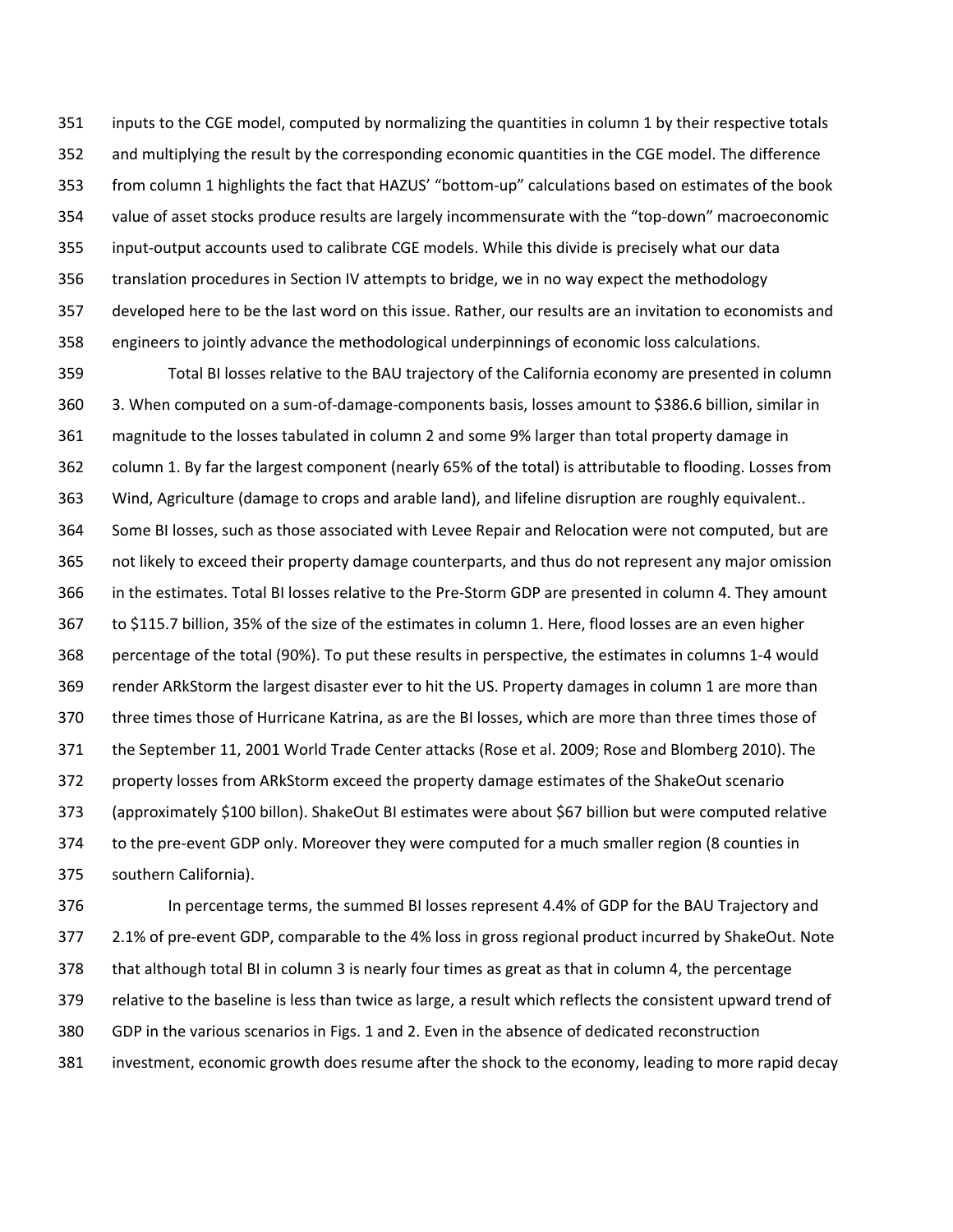382 of losses relative to the Pre-Event GDP level, which causes the economic base for the calculation of 383 losses in column 4 to be much smaller than that used to compute losses for column 3.

384 Relative to pre-event GDP (column 4) and BAU trajectory (column 3) simultaneous losses are 385 41% and 29% lower than the corresponding sum-of-damage-components estimates, respectively. 386 Interestingly, the disparity between the simultaneous impacts underscores the difference in the 387 dynamic effects of storm damage. The absence of substitution reflected in the sum-of-damage-388 components estimate suggests a sub-optimal response by economic actors that implicitly leaves fewer 389 resources available for contemporaneous investment, leading to a diminished pace of capital 390 accumulation that places the economy on a growth path that is not just lower, but also *slower*. Thus, as 391 reinforced by Fig. 2, both the distance and the area between the trajectories of losses (indicated 392 respectively by the heavy solid and dashed lines) grows as time goes on. Consequently, the areas of two 393 near-term loss triangles are closer to one another in size than the corresponding trapezoids of GDP 394 losses relative to the BAU scenario over the entire simulation horizon.

395 Columns 5 and 6 summarize the results of these scenarios assuming producers' ability to recoup 396 losses through recapture. While production rescheduling has a slight effect on the costs of agricultural 397 and lifeline damage, it has a more substantial mitigating impact on the present value of wind and 398 particularly flood losses, to the tune of \$1.8 billion and \$29.5 billion, respectively. Recapture lowers both 399 the sum-of-damage-components and simultaneous-damage loss estimates by 8%, to \$358.8 billion and 400 \$249.3 billion. The impact on losses computed relative to pre-event GDP is more pronounced because 401 recapture is confined to the initial 12-month period after the storm, with a larger effect on the near-402 term loss triangle than on costs incurred over the longer simulation horizon. Present value losses are 403 23% lower when computed on a sum-of-damage-components basis, and 34% lower when all damages 404 are imposed simultaneously. The difference in these figures primarily reflects the larger loss triangle in 405 the former case, consistent with Fig. 2.

#### 406 **Sensitivity Analyses**

407 We also performed several sensitivity tests on the base case simultaneous results. First, the 408 direct property damage/lifeline outage estimates were increased and decreased by 25% relative to their 409 base levels. This broad range is admittedly impressionistic. but our intent is to shed light on the potential 410 impact of uncertainty in the magnitude of the meteorological forcing (i.e., a larger or smaller storm). 411 As well, we simulated the effects of reconstruction investment on the economy following 412 ARkStorm. Our base case with reconstruction assumes full repair of wind and flood damage to the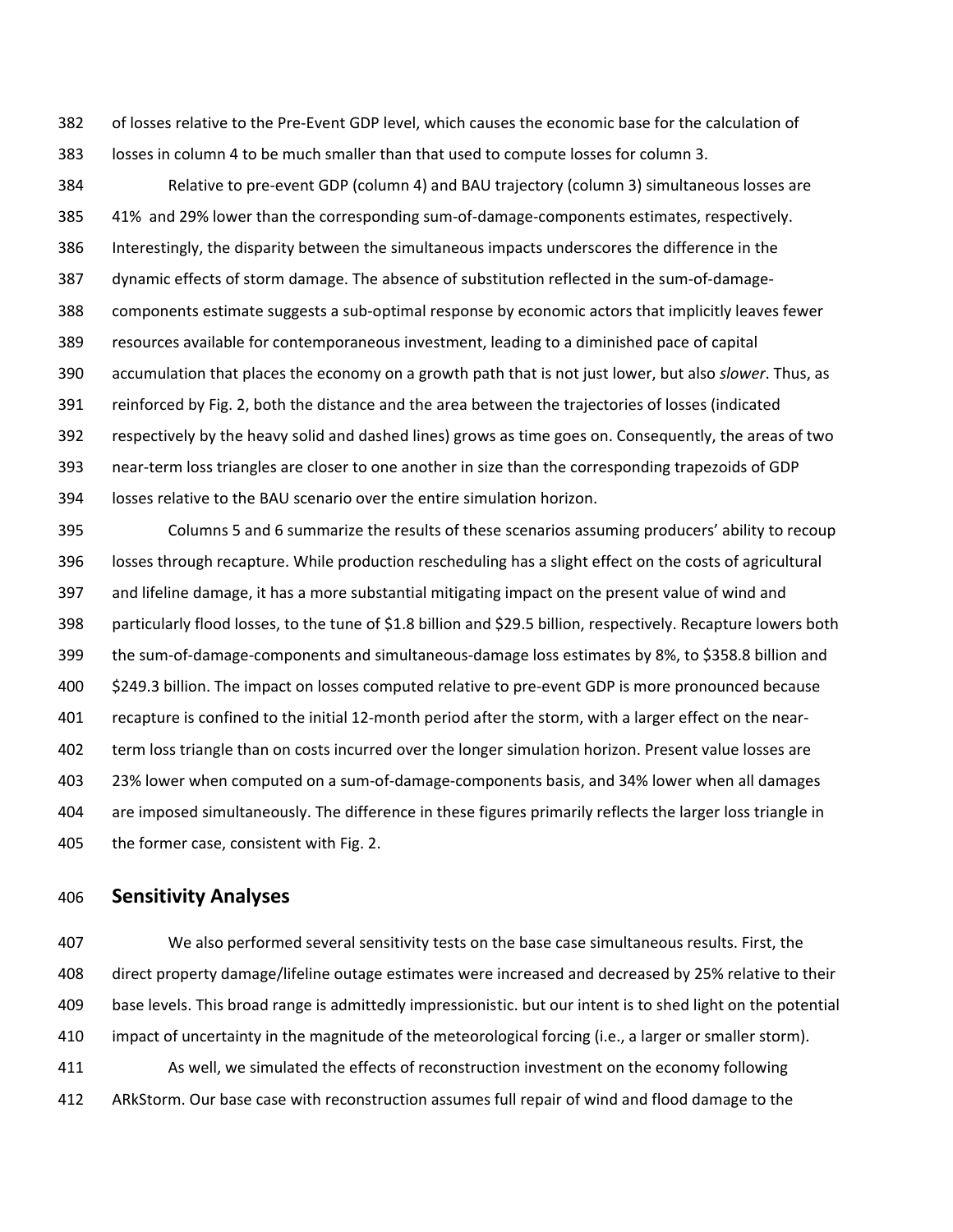413 capital stock by 24 months after the storm, with reconstruction spending making up lump sum 414 quantities of investment in the amount of 50% of initial capital losses 6-12 months after the storm, and 415 25% of capital losses in each of the subsequent semi-annual periods. Crucially, our default assumption is 416 that 50% of the funds for repair and reconstruction come from within California (via household savings 417 and retained earnings of businesses), and 50% flow in from outside (principally insurance payments and 418 federal government assistance). The use of domestic or "internal" funds displaces ordinary investment 419 in plant and equipment and residential structures, while "external" financing from outside California 420 results in a pure additive boost to the state's productive capacity, with no opportunity cost. In particular, 421 we assume that every dollar of internal capital formation is purchased at the cost of more than a dollar's 422 worth of principal and interest payments over the remainder of the simulation horizon, which dampens 423 the overall stimulus effect of repair and reconstruction in the long run.<sup>18</sup> We quantify the importance of 424 this effect by performing sensitivity analyses around our equal division of financing between California 425 and rest-of-world sources, simulating cases with 75%-25% and 25%-75% internal-external financing 426 splits, as well as our 50%-50% base case with a 6-month delay in the availability of reconstruction funds.

427 Fig. 3 shows the strong influence of production recapture (which takes place at a declining rate 428 during the first 12 months after the disaster). It also shows that the results are more sensitive to initial 429 property damage (from storms of different magnitudes) than to the influence of reconstruction. Fig. 4 430 presents sensitivity analyses for the geographic origin of financing of reconstruction and for the effect of 431 delays in reconstruction. The former is far less influential on GDP losses than the latter.

432 The impact of scaling the various damage components is straightforward, shifting the base case 433 GDP trajectory upward or downward to the tune of \$7 billion in each period (Fig. 3). More interesting is 434 the effect of reconstruction investment, the sign of which depends critically on the fraction of 435 reconstruction spending sourced internally (Fig. 4). Relative to the no reconstruction, no recapture base 436 case, our 50%-50% financing scenario generates savings of \$3 billion 6-12 months after the storm, a 437 beneficial effect that decays linearly as time proceeds. The largest savings are an upward shift of GDP by 438 \$8.5 billion to\$15 billion, which arise when 75% of the cost of capital stock reconstruction comes from 439 outside California. Conversely, imposing a mandate that these economic actors raise these funds 440 internally *exacerbates* the long-run reduction in GDP, shifting it *downward* by \$2 billion to \$12 billion.

1

<sup>&</sup>lt;sup>18</sup> We assumed that each tranche of reconstruction spending was first distributed among counties in proportion to their aggregate capital stock damage, and then among the sectors within each county in proportion to their preevent shares of capital. The resulting increment to investment stimulated additional growth in counties' sectoral capital stocks. In simulating internal financing we made the simplest possible assumptions that the costs are distributed across households according to their ownership shares of California's pre-event aggregate capital endowment, and are incurred at the opportunity cost of investment goods.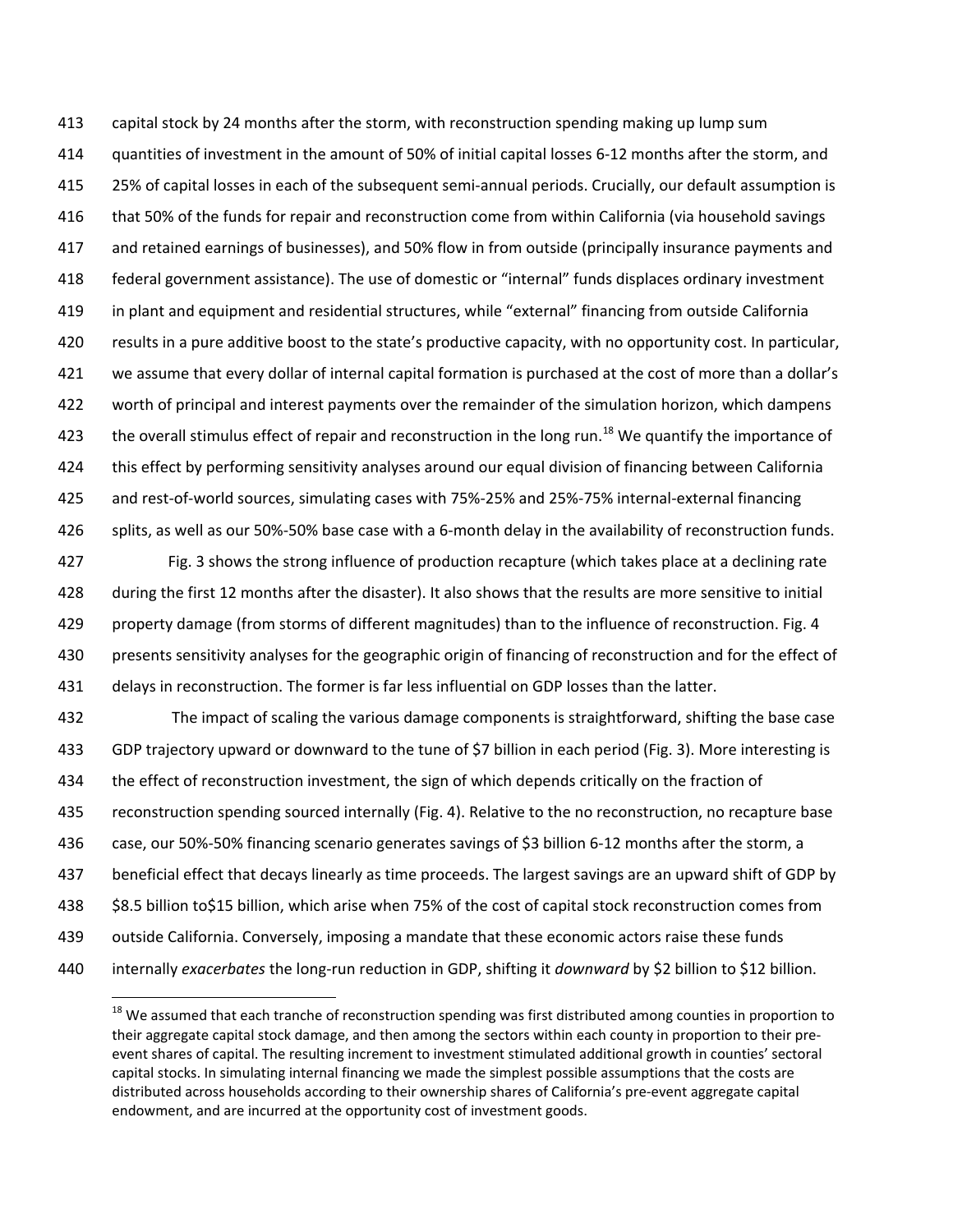441 This additional loss stems from the resources dissipated in financing investment at a higher rate than in 442 the base case. For this reason, the need to rely heavily on domestic financing sources would seem to 443 militate against such a program of reconstruction, as economic actors would find it more cost-effective 444 to simply pursue a slower pace of investment, capital accumulation and economic growth, trading off 445 savings from avoided capital adjustment costs against forgone output at the margin.

446 The sensitivity results are summarized in Table 2. For the BAU Trajectory case, the 25% higher 447 (lower) direct damage case yielded an increase (decrease) in total BI losses of 22.9% (22.6%), indicating 448 that aggregate losses increase approximately linearly with the magnitude of the shock. Measured in 449 terms of pre-event GDP, the corresponding losses increase by 42.8% and decline by 36.7%, an 450 asymmetry reflecting the predominance of persistent capital stock and investment related damages 451 (with larger loss triangles) relative to shorter term lifeline and agriculture related damages. It is 452 straightforward to show that if the average rate of growth of aggregate GDP is invariant to the 453 magnitude of the overall shock, the area of the loss triangle varies approximately with the square of the 454 initial damage. Consequently, the same percentage increase and decrease in initial damage generate a 455 different percentage increase and decrease in the size of the loss triangle.

456 Under our default financing assumptions, reconstruction lowers the present value of BI losses by 457 6% over the 5-year horizon, to \$257.4 billion and by 14% when measured relative to pre-event GDP, to 458 \$57.9 billion. This more elastic near-term response is symptomatic of the drag on the economy created 459 by the additional expenditure necessary to finance the domestic component of reconstruction. While 460 the supplemental investment provided by the principal stimulates a rapid increase in the economy's 461 productive capacity and output in early periods, the associated financing charges reduce the resources 462 available for investment over the entire horizon, slowing the growth of output in later periods.

463 Rows E, F and G illustrate the sensitivity to our assumption of a 50%-50% internal-external 464 financing split. As expected a larger share of external financing reduces the quantity of investment 465 principal and the stream of internal financing payments, and long-term drag on economic growth. The 466 sensitivity of losses to financing assumptions are larger when calculated over the entire simulation 467 horizon than over the short-run loss triangle. Losses for 75%-25% internal-external case were estimated 468 to be \$343 billion, one-third higher than in the 50%-50% case. Symmetrically, losses in the 25%-75% 469 internal-external case are one third lower. Recasting these figures in terms of recovery to pre-event 470 GDP, financing 75% of reconstruction through domestic sources is accompanied by 48% higher BI losses 471 than in row E (\$85.9 billion), while having to finance only 25% internally reduces BI losses by one quarter 472 (\$43.3 billion).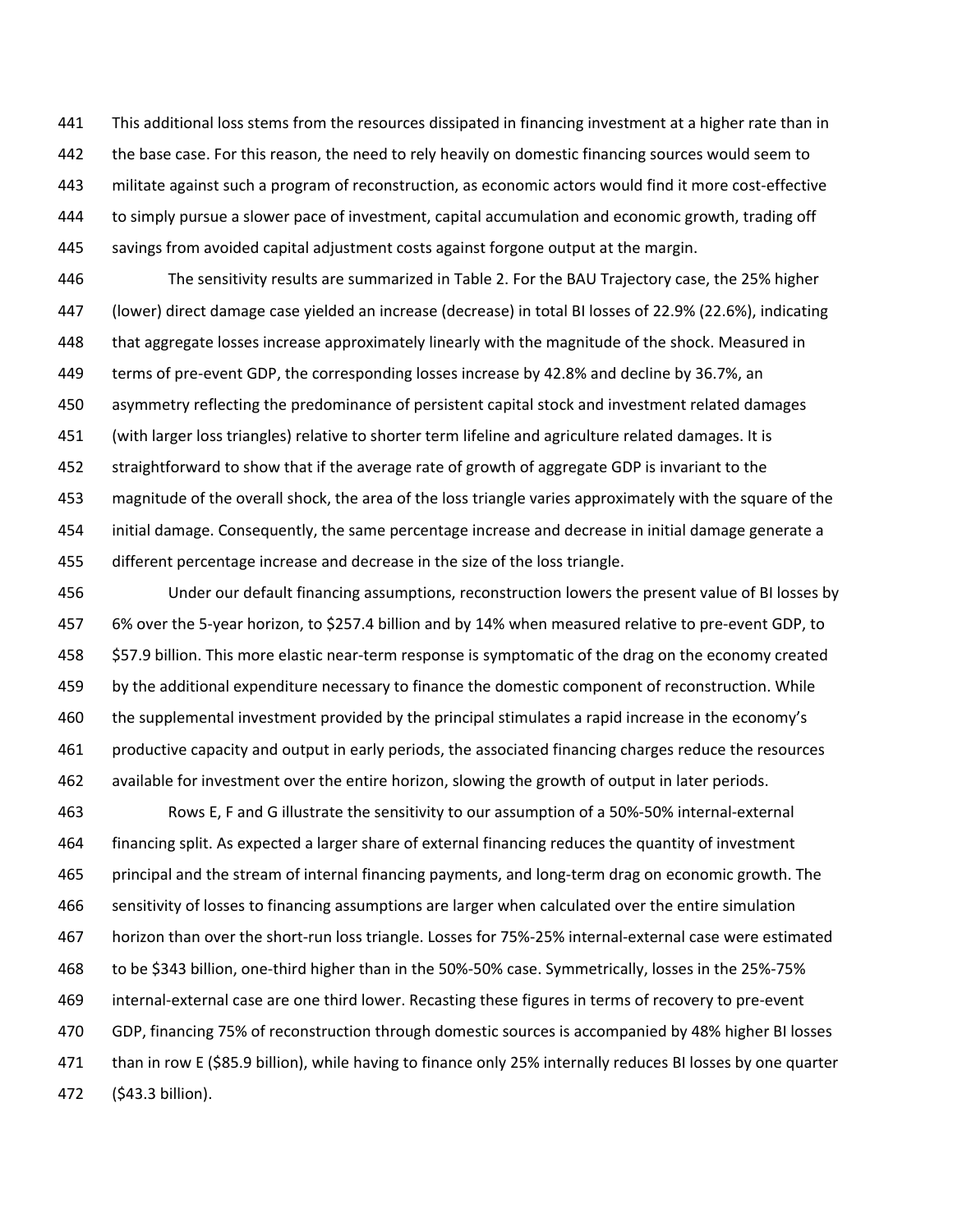473 Row H assumes a 6-month delay in reconstruction spending, which generates a 7% increase in BI 474 losses over row E, to \$275.2 billion, while losses relative to pre-event GDP increase by 10%, to \$63.8 475 billion.. Delayed reconstruction lengthens the lag between the initial capital stock losses and the 476 compensating output-expanding stimulus, increasing the size of the near-term loss triangle. In addition 477 to forcing the economy to forgo six months of higher output, our assumption of a fixed-end date for 478 reconstruction financing translates into a shorter sequence of larger payments, which further attenuates 479 long-term economic growth. The former lump-sum loss outweighs the latter amortized loss, resulting in 480 a front-loaded BI cost that is larger in present value terms. Lastly, rows D and I summarize the results of 481 simulations with recapture as a point of comparison. In row D, the mitigating effects of recapture alone 482 offset BI by a somewhat larger amount than our reconstruction case with 50% internal financing..

483 Overall, the sensitivity results exhibit a modest range of variation, which gives us confidence in 484 the robustness of our base case loss estimates. The key insight from the difference in the savings due to 485 recapture versus reconstruction investment is that time is of the essence in disaster recovery. The 486 biggest benefit of resilience derives from components whose mitigating effects kick in quickly after the 487 event. Recapture's larger effect in both the short- and the long run arises from its ability to offset 488 damage to productive capacity in the first post-storm period that is not only large but carries the 489 heaviest weight in our present value calculation. This mitigates the large drop in initial output that 490 would otherwise occur, and indirectly cushions the shock to investment, which makes available a larger 491 supply of capital—facilitating the generation of more output—in every subsequent period. Finally, our 492 analysis indicates that even a very high level of external financing is not sufficient to completely shift the 493 economy back to its BAU trajectory of growth, as has been the case in a small percentage of disaster 494 aftermaths (e.g., the Northridge Earthquake).

#### 495 **Conclusion**

496 We have estimated the economic impacts of ARkStorm to potentially much more than one 497 hundred billion dollars over a five-year period. There are uncertainties in the cost estimates (noted as 498 ranges for lifelines and agricultural damages). However, the relative order of magnitude of the results is 499 likely representative of the domination of flooded building damages and economic impacts followed by 500 lifeline services, water service in particular. Although agricultural impacts are estimated as relatively 501 light, they are of a much greater scale than experienced during previous California storms. 502 The novel aspect of this study is its use of a computable general equilibrium approach to

503 systematically characterize and quantify the economic consequences of the full spectrum of individual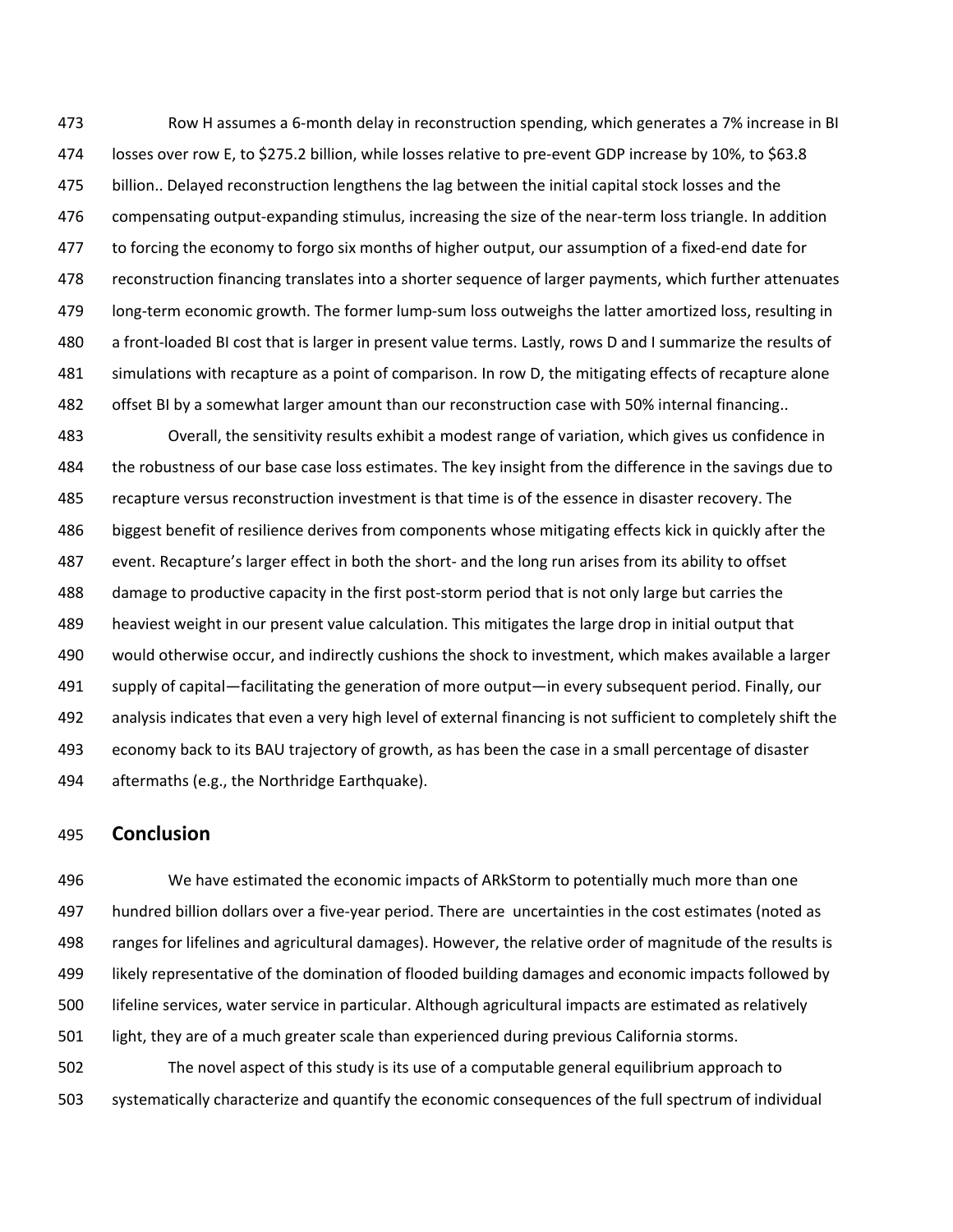504 but overlapping impacts of a large-scale natural disaster. The input-output approaches utilized by 505 ShakeOut and similar studies (for reviews see Okuyama and Chang 2004; Okuyama 2007) have difficulty 506 capturing the feedback effects of property damage, temporary interruptions in labor supplies, and 507 hysteretic adverse productivity shocks on prices, producers' and consumers' substitution responses, and 508 concomitant intersectoral supply-demand adjustments across the economy. Distinctly, prior CGE 509 analyses of the effects of disasters either limit consideration of impacts to a fairly narrow range of 510 damage categories (e.g., Rose et al. 1997; Rose and Liao 2005; Rose et al. 2007), or express the shock to 511 the economy in a highly aggregate fashion with little differentiation among different types of damage 512 (e.g., Selcuk and Yeldan 2001; Narayan 2003), potentially leading to under- or double-counting of 513 impacts (respectively) and their associated macroeconomic costs. within a CGE framework , remaining 514 issues depend on empirical characterization of technological progress from innovations embodied in 515 new capital, changes in household savings rates in the post-disaster economic environment, geographic 516 relocation of firms, and optimal use of reconstruction investment.. Bearing these issues in mind, our key 517 contribution is the development of algorithms for translating the outputs of geospatial engineering 518 models of disaster damage (HAZUS) into sequences of shocks to capital stocks and productivity in 519 various industry sectors that can be employed as inputs to economic impact assessment simulations. By 520 addressing several of the methodological concerns outlined in Rose (2004) and Okuyama (2007), the 521 current advance provides a roadmap for refining future estimates of both the macroeconomic costs of 522 disasters and the influence of resilience in reducing economic losses.

# 523 **Acknowledgements**

524 The authors thank many other research team members involved in the ARkStorm Scenario, most 525 notably Keith Porter, for providing data and other assistance during the course of this research. We 526 acknowledge the help of Dan Wei of USC and Laura Dinitz with some of the data refinement and 527 processing. We appreciate the insightful review comments from Wade Martin and Philip Ganderton.

### 528 **References**

- 529 Applied Technology Council. (1991). "Seismic vulnerability and impacts of disruptions of utility lifelines in 530 the conterminous United States." *Report ATC-25*, Redwood, CA: Applied Technology Council.
- 531 Brooke, A., Kendrick, D., Meeraus, A., and Raman, R. (1998). *GAMS: A User's Guide*, Washington DC: 532 GAMS Corp.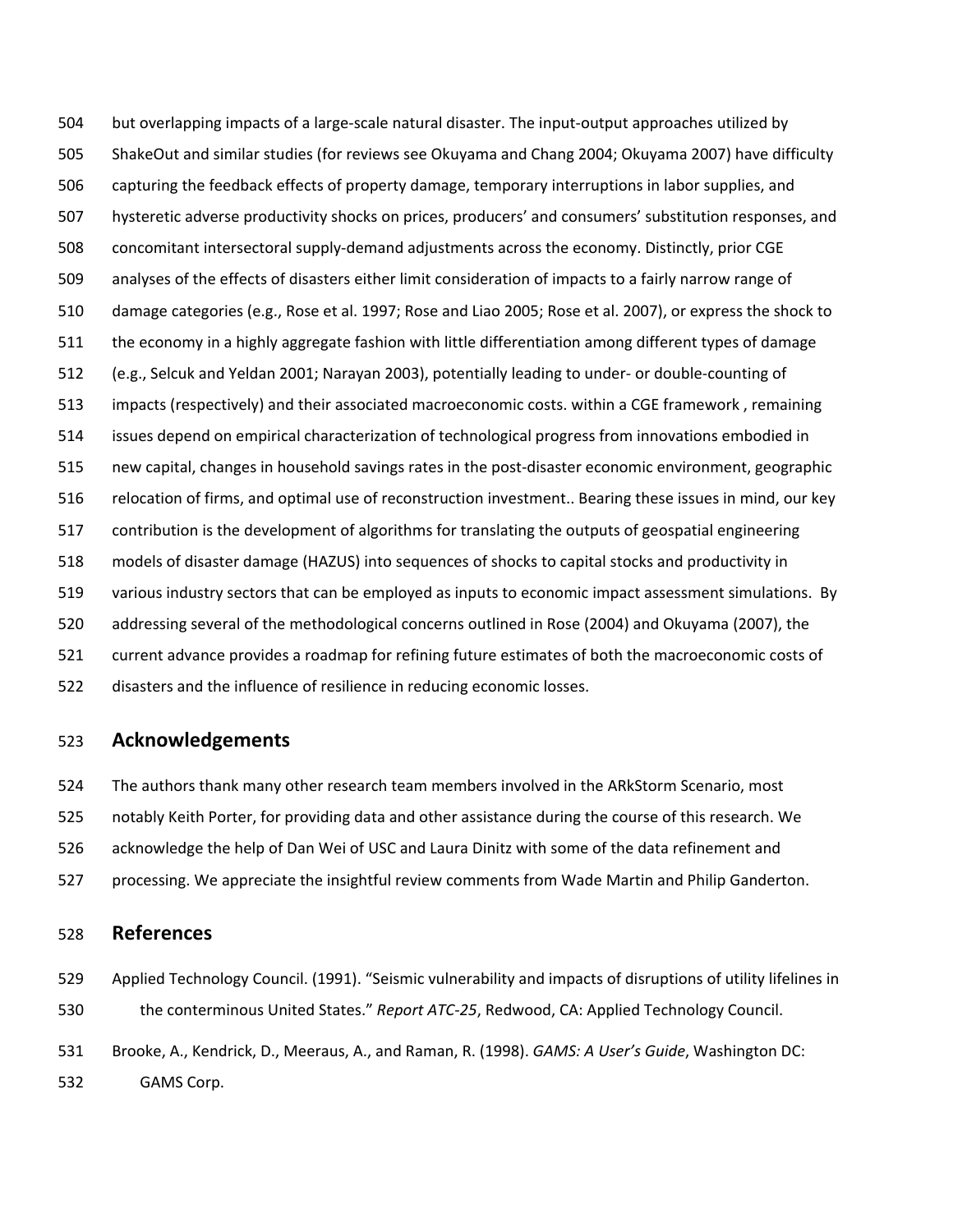- 533 Chang, S. E., Pasion, C., Tatebe, K., and Ahmad, R. (2008). "Linking lifeline infrastructure performance 534 and community disaster resilience: models and multi-stakeholder processes." MCEER-08-0004.
- 535 Dixon, P. B., Lee, B., Muehlenbeck, T., Rimmer, M. T., Rose, A., and Verikios, G. (2010). "An H1N1
- 536 epidemic in the US: Analysis using a quarterly CGE model," *Journal of Homeland Security and*
- 537 *Emergency Management* 7(1): Article 75.
- 538 European Union. (2003). *Proceedings of the Joint NEDEIS and University of Twente Workshop: In Search*
- 539 *of a Common Methodology for Damage Estimation*, Bruxelles: Office for Official Publications of the 540 European Communities.
- 541 Federal Emergency Management Agency (FEMA). (2008). *Earthquake loss estimation methodology*  542 *HAZUS-MH MR3 (HAZUS)*. Washington, DC: National Institute of Building Sciences.
- 543 Federal Emergency Management Agency (FEMA). (2009). *Multi-hazard loss estimation methodology*
- 544 *flood model HAZUS®MH MR4*, <http://www.fema.gov/library/viewRecord.do?id=3726>.
- 545 Ferris, M. C., Munson, T. S., and Ralph, D. (2000). "A homotopy method for mixed complementarity 546 problems based on the PATH Solver", *Numerical Analysis*, D. F. Griffiths and G. A. Watson, eds., 547 Chapman and Hall, London, 143-167.
- 548 Jones, L. M., Bernknopf, R., Cox, D., Goltz, J., Hudnut, K., Mileti, D., Perry, S., Ponti, D., Porter, K., Reichle,
- 549 M., Seligson, H., Shoaf, K., Treiman, J., and Wein, A. (2008), "The ShakeOut Scenario." *U.S.*
- 550 *Geological Survey Open File Report 2008-1150 and California Geological Survey Preliminary Report*
- 551 *25, version 1.0*, <http://pubs.usgs.gov/of/2008/1150>.
- 552 Minnesota IMPLAN Group (MIG). (2006). *Impact Analysis for Planning (IMPLAN) System*, Stillwater, MN.
- 553 Multihazard Mitigation Council (MMC). (2005). "Natural hazard mitigation saves: Independent study to
- 554 assess the future benefits of hazard mitigation activities, study documentation, vol. 2." Report to the
- 555 Federal Emergency Management Agency by the Applied Technology Council, National Institute of
- 556 Building Sciences, Washington, DC.
- 557 National Research Council. (2005). *Improved seismic monitoring--Improved decision-making: Assessing*  558 *the value of reduced uncertainty*, National Academy Press, Washington, DC.
- 559 Porter, K., Wein, A., Alpers, C., Baez, A., Barnard, P., Carter, J., Corsi, A., Costner, J., Cox, D., Das, T.,
- 560 Dettinger, M., Done, J., Eadie, C., Eymann, M., Ferris, J., Gunturi, P., Hughes, M., Jarrett, R., Johnson,
- 561 L., Dam Le-Griffin, H., Mitchell, D., Morman, S., Neiman, P., Olsen, A., Perry, S., Plumlee, G., Ralph,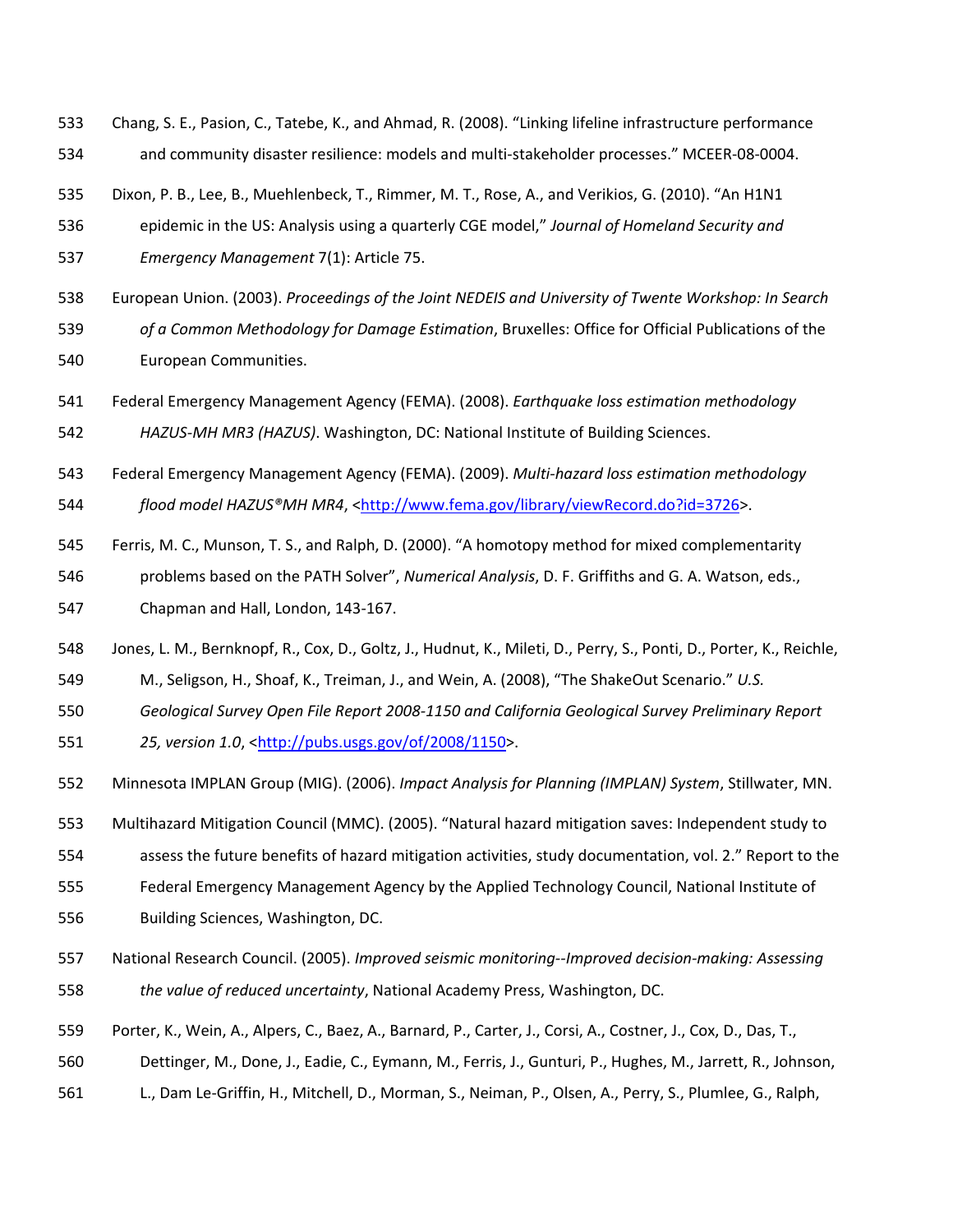- 562 M., Reynolds, D., Rose, A., Schaefer, K., Serakos, J., Siembieda, W., Stock, J., Strong, D., Sue Wing, I.,
- 563 Tang, A., Thomas, P., Topping, K., and Wills, C.; Jones, Lucile, Chief Scientist, Cox, Dale, Project
- 564 Manager (2011). "Overview of the ARkStorm Scenario." *U.S. Geological Survey Open-File Report*  565 *2010-1312*, <http://pubs.usgs.gov/of/2010/1312/>.
- 566 Rose, A. (2004a). "Economic principles, issues, and research priorities of natural hazard loss estimation." 567 *Modeling of spatial economic impacts of natural hazards*, Y. Okuyama and S. Chang, eds., Springer, 568 Heidelberg.
- 569 Rose, A. (2004b). "Defining and measuring economic resilience to disasters." *Disaster Prevention and*  570 *Management*, 13, 307-14.
- 571 Rose, A. (2009). "Economic resilience to disasters." *Community and Regional Resilience Institute Report*  572 *No. 8*.
- 573 Rose, A., and Liao, S. Y. (2005). "Modeling regional economic resilience to disasters: A computable
- 574 general equilibrium analysis of water service disruptions." *Journal of Regional Science*, 45, 75-112.
- 575 Rose, A., Wei, D., and Wein, A. (2011). "Economic impacts of the ShakeOut." *Earthquake Spectra Special*  576 *Issue on the ShakeOut Scenario*, 27(2), 539-57.
- 577 Rose, A., Oladosu, G., Lee, B., and Beeler-Asay, G. (2009). "The economic impacts of the 2001 terrorist

578 attacks on the World Trade Center: A computable general equilibrium analysis." *Peace Economics,*  579 *Peace Science, and Public Policy*, 15(2), Article 4.

- 580 Rose, A., Porter, K., Dash, N., Bouabid, J., Huyck, C., Whitehead, J., Shaw, D., Eguchi, R., Taylor,
- 581 C., McLane, T., Tobin, L.,Ganderton, P., Godschalk, D., Kiremidjian, A., Tierney, K., and West,
- 582 C. (2007). "Benefit-Cost Analysis of FEMA Hazard Mitigation Grants." *Nat. Hazards Rev.*, 8(4), 97–
- 583 111.
- 584 Rutherford, T.F. (1999). "Applied general equilibrium modeling with MPSGE as a GAMS subsystem: An 585 overview of the modeling framework and syntax," *Computational Economics*, 14, 1-46.
- 586 Sue Wing, I. (2009). "Computable general equilibrium models for the analysis of economy-environment
- 587 interactions." *Research tools in natural resource and environmental economics*, A. Batabyal and P.

588 Nijkamp, eds., World Scientific, Hackensack.

589 Sue Wing, I. (2010). "ARkStorm computable general equilibrium model documentation," Boston 590 University, Boston, MA.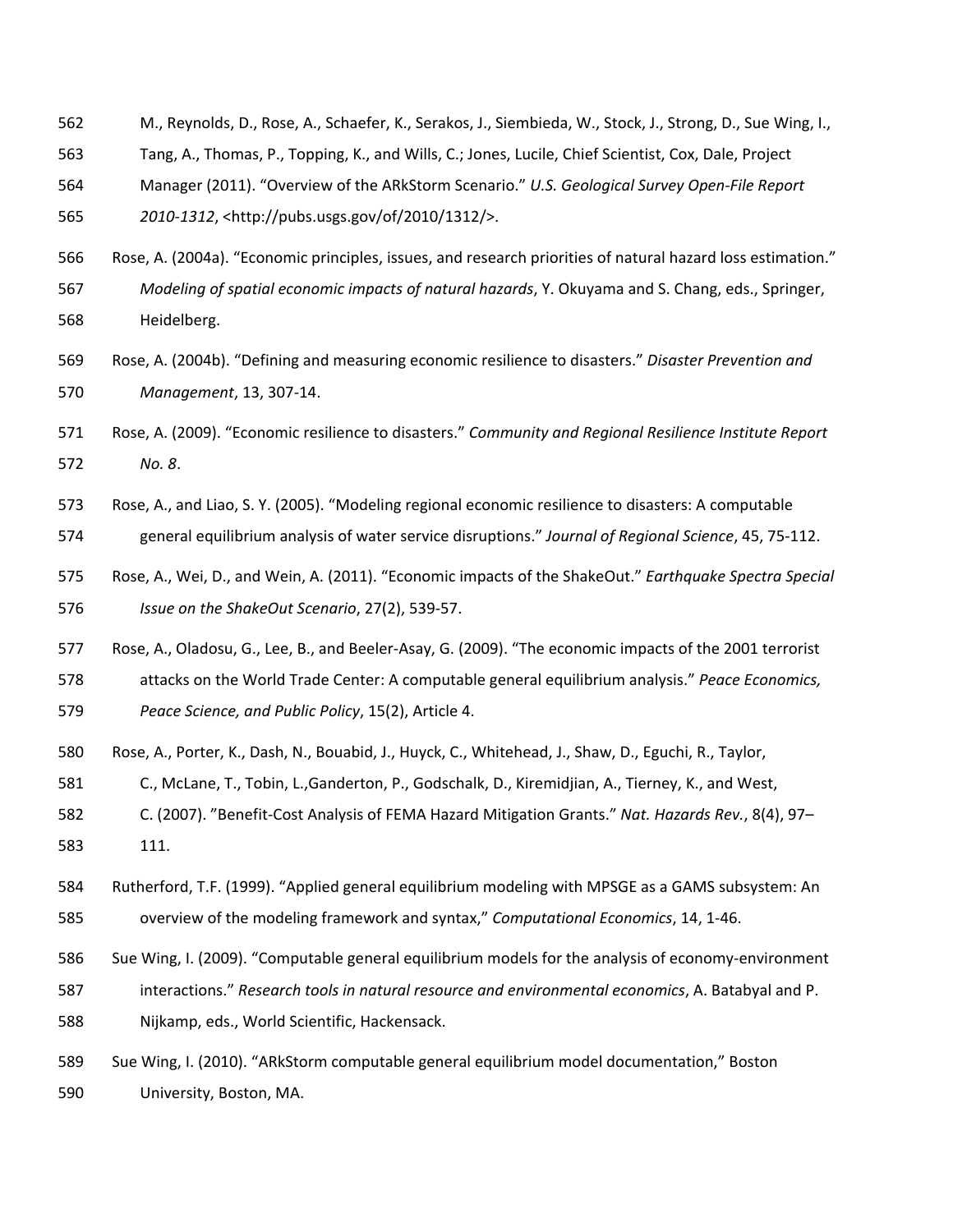- 591 Tierney, K. (1997). "Impacts of recent disasters on businesses: The 1993 Midwest floods and the 1994
- 592 Northridge earthquake." *Economic consequences of earthquakes: Preparing for the unexpected*, B.
- 593 Jones, ed., National Center for Earthquake Engineering Research, Buffalo, NY.
- 594 United Research Services and Jack R. Benjamin & Associates. (2008). "Delta Risk Management Strategy
- 595 (DRMS), Phase 1: Final risk analysis report." *Rep. Prepared for California Department of Water*
- 596 *Resources*. <http://www.water.ca.gov/floodsafe/fessro/levees/drms/phase1\_information.cfm>
- 597 (Feb. 1, 2013).
- 598 Wein, A., and Rose, A. (2011). "Economic resilience lessons from the ShakeOut Earthquake Scenario." 599 *Earthquake Spectra*, 27(2), 559-73.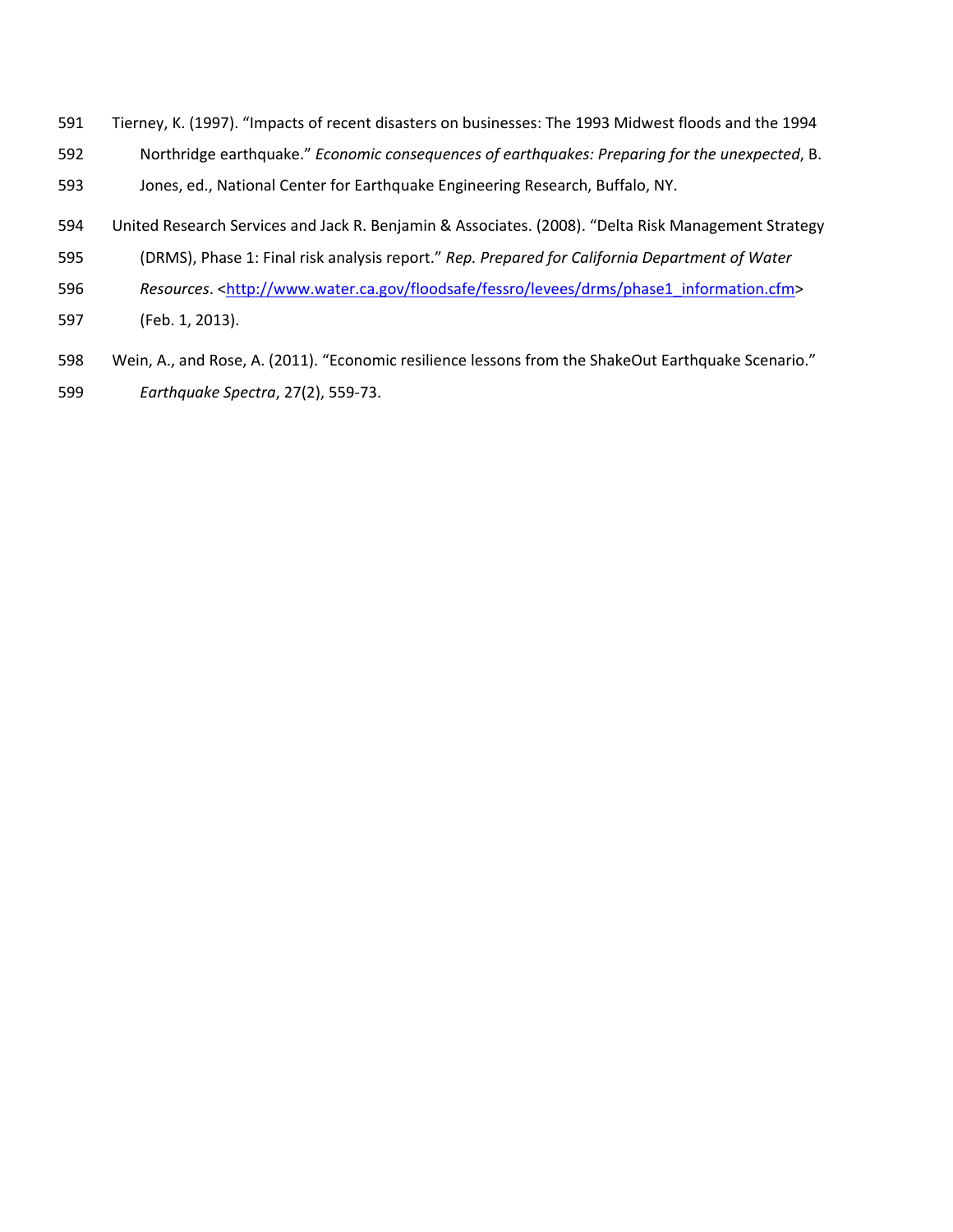|                                  | Property           |                    | Business Interruption <sup>a</sup> |                 |                |                 |  |
|----------------------------------|--------------------|--------------------|------------------------------------|-----------------|----------------|-----------------|--|
|                                  | Damage             |                    | Without Recapture                  |                 | With Recapture |                 |  |
|                                  | (1)                | (2)                | (3)                                | (4)             | (5)            | (6)             |  |
|                                  | HAZUS/             | <b>CGE</b>         | Relative to                        | Relative to     | Relative to    | Relative to     |  |
|                                  | DWR models         | model <sup>b</sup> | projected GDP                      | pre-event GDP   | projected GDP  | pre-event GDP   |  |
| <b>Building Flood Damage</b>     | 195.0 <sup>c</sup> | 376.6              | 270.5 [3.1%]                       | 62.5 [1.8%]     | 246.0 [2.8%]   | 42.6 [1.2%]     |  |
| related content damage           | 103.0              |                    |                                    |                 |                |                 |  |
| <b>Building Wind Damage</b>      | 5.6                | 4.7                | 40.8 [0.5%]                        | $1.7$ [0.2%]    | 39.0 [0.4%]    | $0.3$ [0.03%]   |  |
| Agricultural Damage <sup>d</sup> | 3.6 <sup>e</sup>   | 1.3 <sup>a</sup>   | 38.5 [0.4%]                        | 1.5 [0.07%]     | 37.3 [0.4%]    | $0.6$ [0.07%]   |  |
| Lifeline Damage                  | $6.9^{f,g,h}$      | 0.5 <sup>a</sup>   | 36.8 [0.4%]                        | $0.04$ [0.005%] | 36.5 [0.4%]    | $0.02$ [0.002%] |  |
| Levee Repair/Island Dewatering   | $0.5^{\circ}$      | n.a.               | n.a.                               | n.a.            | n.a.           | n.a.            |  |
| Relocation                       | $39.0^{k}$         | n.a.               | n.a.                               | n.a.            | n.a.           | n.a.            |  |
| Sum of Damage Categories         | 353.6              | 383.0              | 386.6 [4.4%]                       | 115.7 [2.1%]    | 358.8 [4.1%]   | 89.3 [1.3%]     |  |
| Simultaneous Impact of Damages   |                    |                    | 274.6 [3.1%]                       | 67.6 [1.9%]     | 249.3 [2.8%]   | 44.4 [1.2%]     |  |

Table 1. Summary of ARkStorm Property Damage and Business Interruption for California, Without Reconstruction (billion 2007 \$)

<sup>a</sup> Present value calculation using a 5% discount rate. Absolute and percentages losses calculated relative to the present value of real GDP in the BAU scenario.

<sup>b</sup> These numbers represent HAZUS and DWR losses normalized by their respective benchmark values to generate percentage shocks, which are then multiplied by the relevant economic quantities in the CGE model see Section IV for details).

<sup>c</sup> Weather and flood warning (of at least 48) hours could reduce building and content damages by \$30 billion, while demand surge could increase property repair cost by \$70 billion (Porter, 2011).

d Agricultural costs pertain to field damage, crop and livestock replacement and forgone income from crop losses.

 $e^e$  Agricultural losses increase to \$6.8 billion for high-end range of flood duration estimate

f Power system repair cost estimates range from \$0.3-\$3 billion.

 $8$  Water system repair cost estimate ranges from \$1-10 billion.

 $h$  Highway repair cost estimate ranges from \$2-3 billion.

<sup>i</sup> Levee repair and dewatering costs pertain to the levees and islands in the San Joaquin Delta only.

<sup>j</sup> Potentially, levee repair and Island dewatering time could increase BI losses by increasing agricultural damages.

k \$39 billion relocation costs calculated using HAZUS formulas, \$25 billion for relocation of residences, \$11 billion for relocation of commercial establishments, and the remainder for industry, education, religion and agricultural occupancy classes.

l Indirect effects of relocation have not been evaluated; building service interruption multipliers have not been developed for the flood module of HAZUS-MH.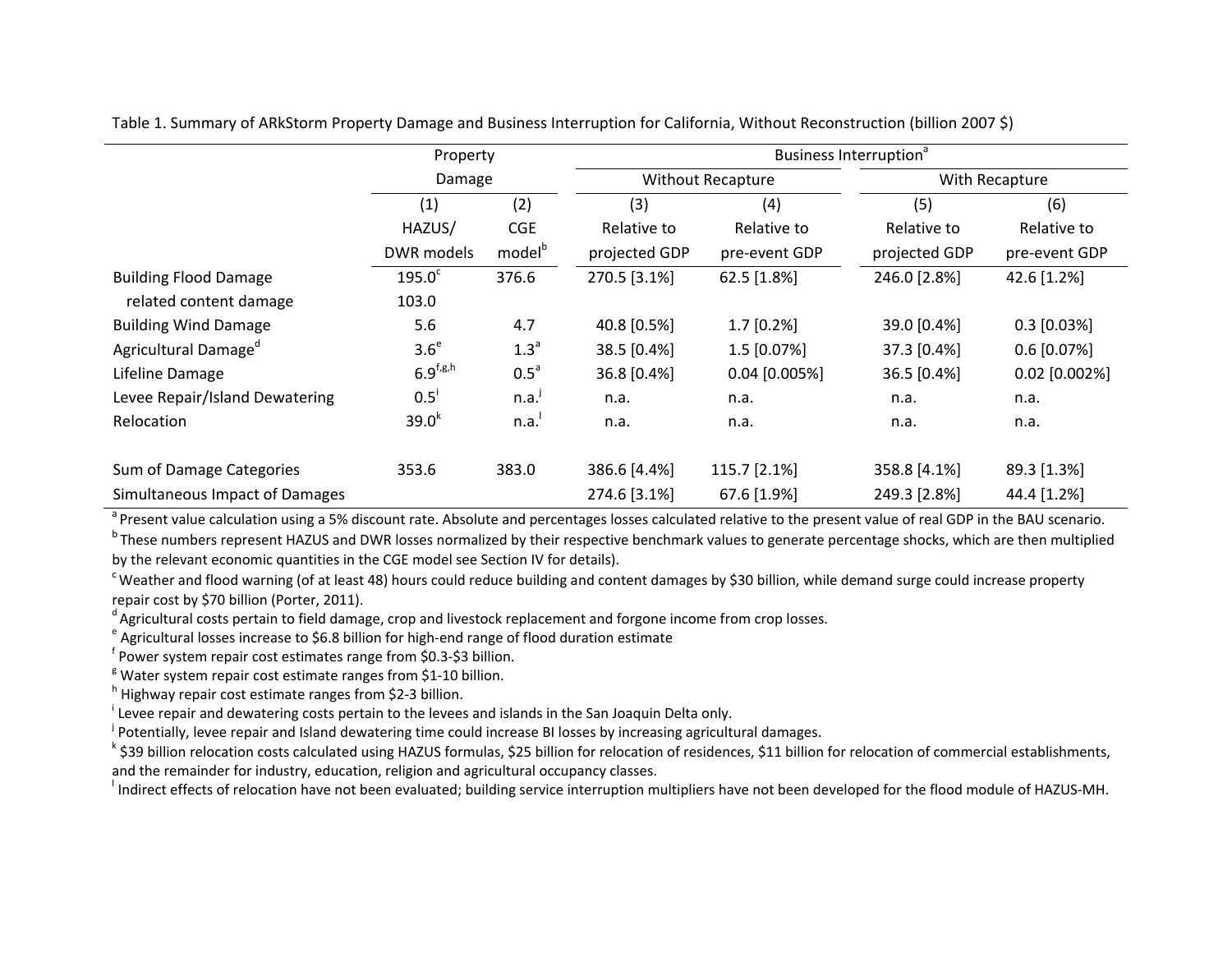|    |                                                                                                  | Relative to BAU       |     | Relative to Pre-Event |        |  |
|----|--------------------------------------------------------------------------------------------------|-----------------------|-----|-----------------------|--------|--|
|    |                                                                                                  | <b>GDP Trajectory</b> |     | <b>GDP Level</b>      |        |  |
|    |                                                                                                  | (billion 2007\$)      | (%) | (billion 2007\$)      | $(\%)$ |  |
| А. | Base case damages                                                                                | 274.6                 | 3.1 | 67.6                  | 1.9    |  |
|    | (no recapture, no reconstruction)                                                                |                       |     |                       |        |  |
| В. | 125% x all base case damages                                                                     | 337.4                 | 3.8 | 96.5                  | 2.1    |  |
| C. | 75% x all base case damages                                                                      | 212.5                 | 2.4 | 42.8                  | 1.5    |  |
| D. | Base case damages with recapture<br>(no reconstruction)                                          | 249.3                 | 2.8 | 44.4                  | 1.2    |  |
| Е. | Base case damages with reconstruction<br>(50%-50% internal-external financing)                   | 257.4                 | 2.9 | 57.9                  | 1.6    |  |
| F. | Base case damages with reconstruction<br>(75%-25% internal-external financing)                   | 343.0                 | 3.9 | 85.9                  | 1.9    |  |
| G. | Base case damages with reconstruction<br>(25%-75% internal-external financing)                   | 170.0                 | 1.9 | 43.3                  | 1.6    |  |
| Н. | Base case damages with reconstruction<br>(delayed 6 months)                                      | 275.2                 | 3.1 | 63.8                  | 1.7    |  |
| Τ. | Base case damages with recapture and<br>reconstruction (50%-50% internal-<br>external financing) | 236.4                 | 2.7 | 38.5                  | 1.1    |  |

Table 2. Present Value of Absolute and Percentage GDP Losses (5% discount rate)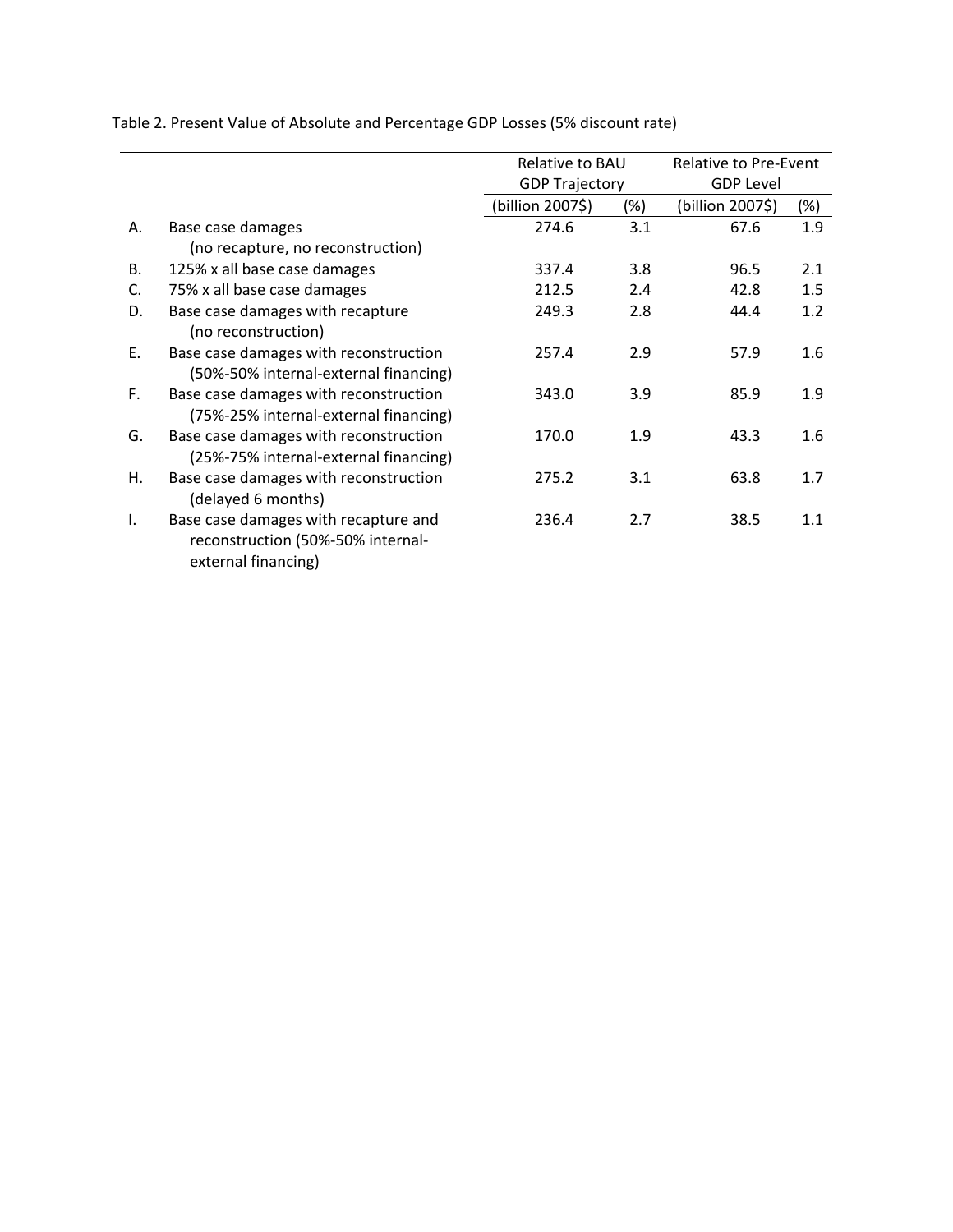

Fig. 1. ARkStorm impacts on the trajectory of semi-annual real GDP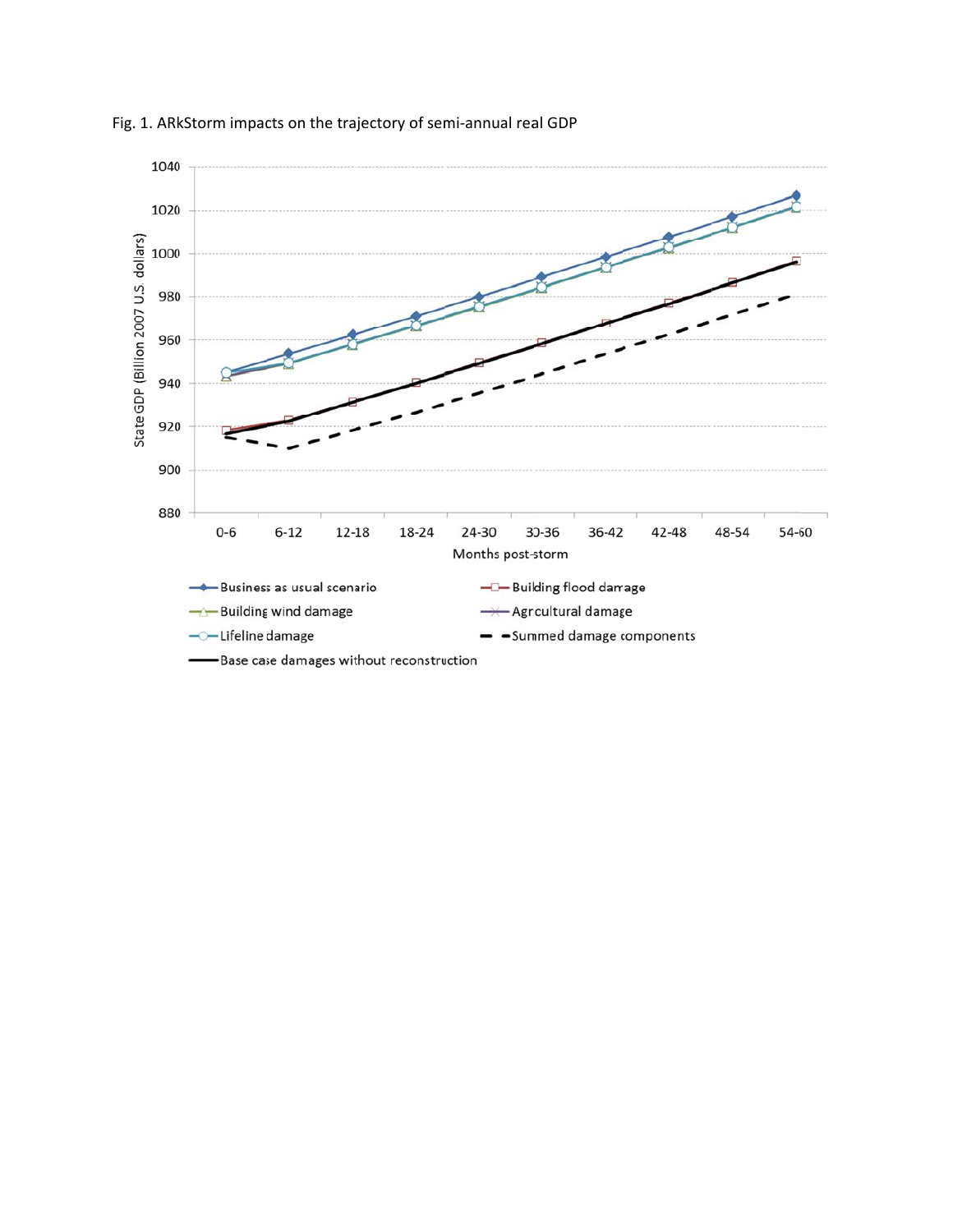

Fig. 2. ARkStorm semi-annual losses and recovery relative to pre-event GDP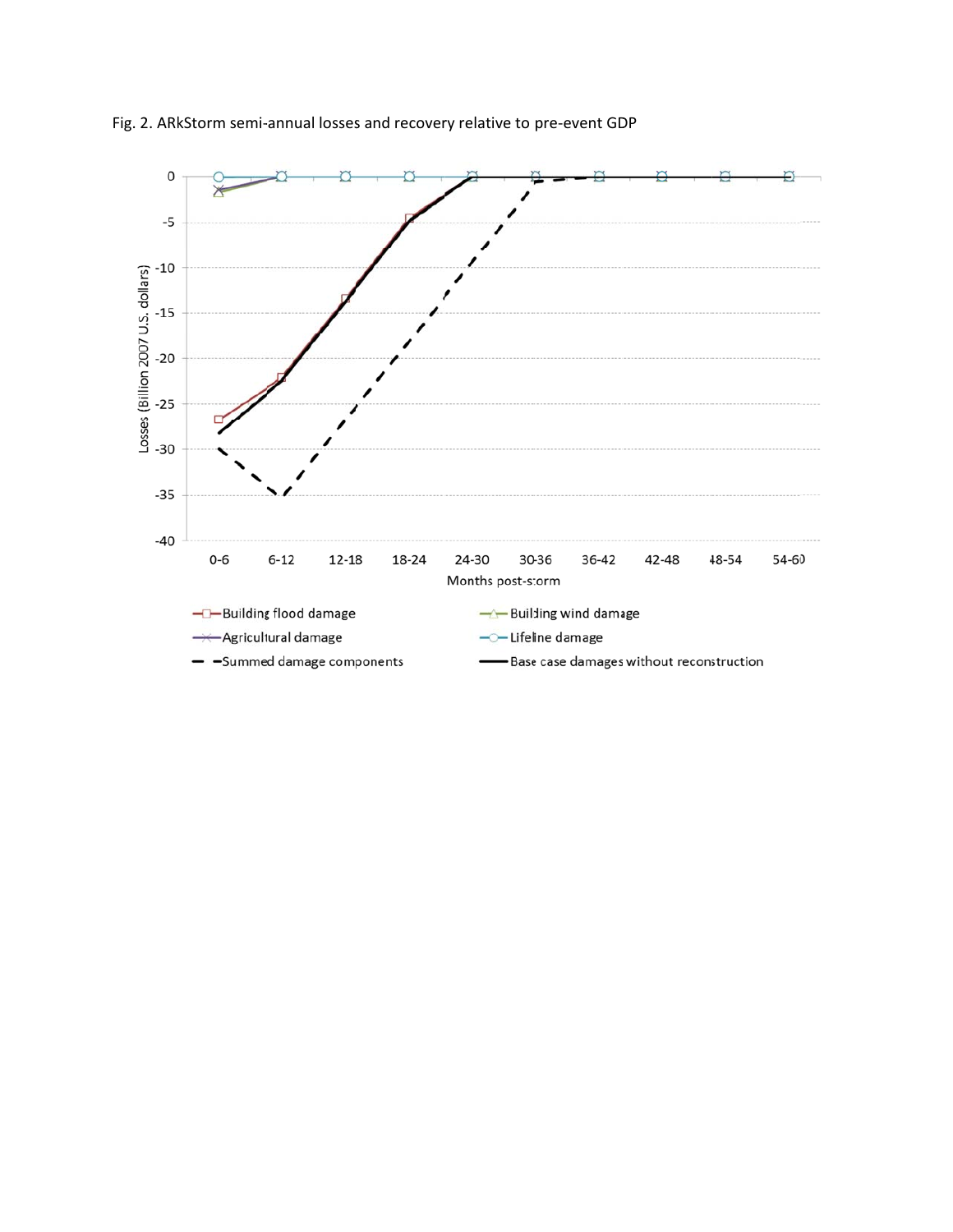

Fig. 3. Real semi-annual GDP: Sensitivity to storm magnitude and recapture

- 
- -O-I. Base damages with recapture and reconstruction (50% internal, 50% external financing)